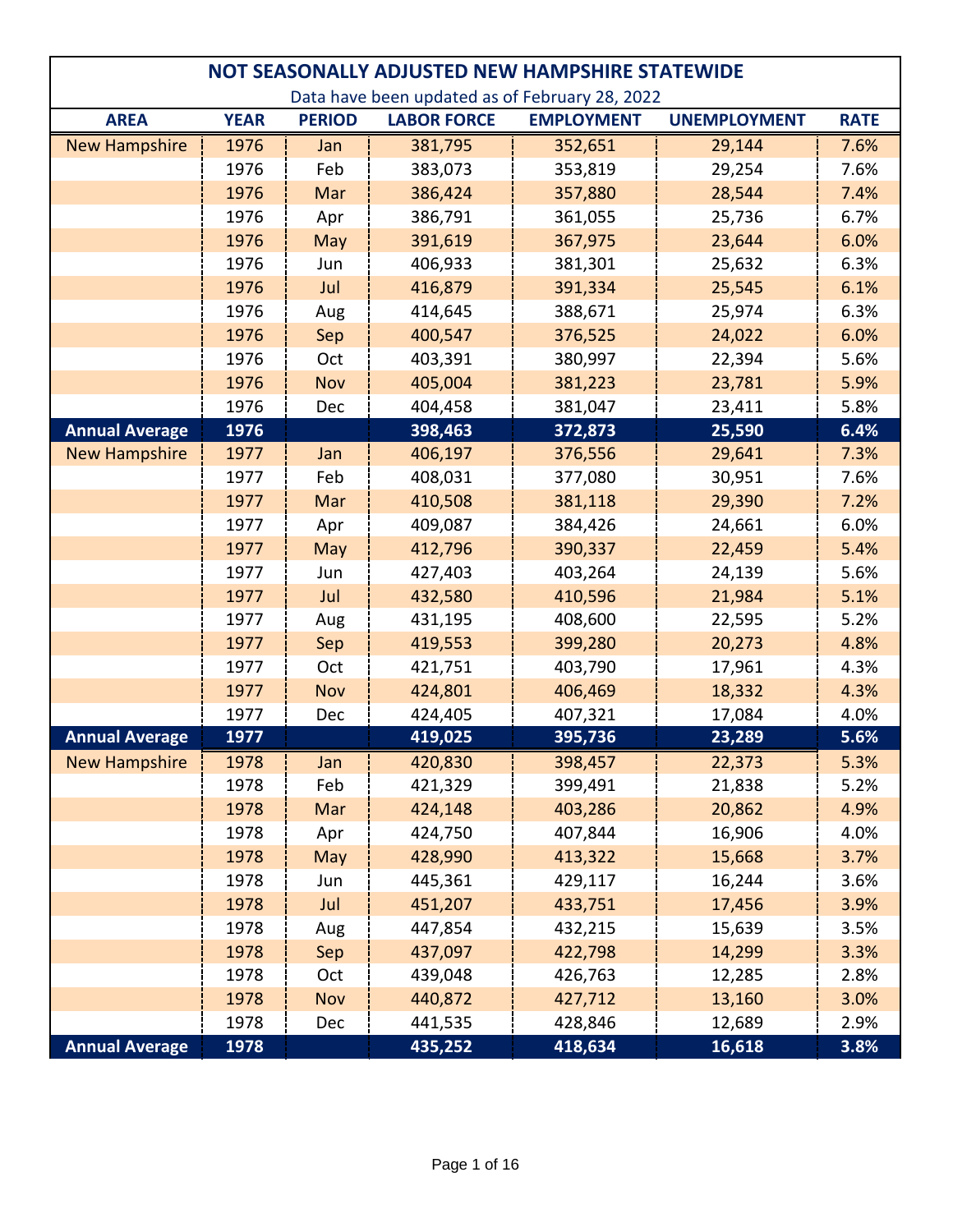| NOT SEASONALLY ADJUSTED NEW HAMPSHIRE STATEWIDE |                                                |               |                    |                   |                     |             |  |  |  |
|-------------------------------------------------|------------------------------------------------|---------------|--------------------|-------------------|---------------------|-------------|--|--|--|
|                                                 | Data have been updated as of February 28, 2022 |               |                    |                   |                     |             |  |  |  |
| <b>AREA</b>                                     | <b>YEAR</b>                                    | <b>PERIOD</b> | <b>LABOR FORCE</b> | <b>EMPLOYMENT</b> | <b>UNEMPLOYMENT</b> | <b>RATE</b> |  |  |  |
| <b>New Hampshire</b>                            | 1979                                           | Jan           | 445,272            | 427,341           | 17,931              | 4.0%        |  |  |  |
|                                                 | 1979                                           | Feb           | 446,099            | 427,491           | 18,608              | 4.2%        |  |  |  |
|                                                 | 1979                                           | Mar           | 447,397            | 429,632           | 17,765              | 4.0%        |  |  |  |
|                                                 | 1979                                           | Apr           | 443,204            | 429,678           | 13,526              | 3.1%        |  |  |  |
|                                                 | 1979                                           | May           | 445,525            | 434,047           | 11,478              | 2.6%        |  |  |  |
|                                                 | 1979                                           | Jun           | 459,895            | 447,204           | 12,691              | 2.8%        |  |  |  |
|                                                 | 1979                                           | Jul           | 467,528            | 454,695           | 12,833              | 2.7%        |  |  |  |
|                                                 | 1979                                           | Aug           | 465,429            | 451,657           | 13,772              | 3.0%        |  |  |  |
|                                                 | 1979                                           | Sep           | 454,932            | 442,111           | 12,821              | 2.8%        |  |  |  |
|                                                 | 1979                                           | Oct           | 457,609            | 444,839           | 12,770              | 2.8%        |  |  |  |
|                                                 | 1979                                           | <b>Nov</b>    | 458,070            | 444,240           | 13,830              | 3.0%        |  |  |  |
|                                                 | 1979                                           | Dec           | 459,747            | 446,189           | 13,558              | 2.9%        |  |  |  |
| <b>Annual Average</b>                           | 1979                                           |               | 454,226            | 439,927           | 14,299              | 3.1%        |  |  |  |
| <b>New Hampshire</b>                            | 1980                                           | Jan           | 459,055            | 438,969           | 20,086              | 4.4%        |  |  |  |
|                                                 | 1980                                           | Feb           | 459,144            | 438,574           | 20,570              | 4.5%        |  |  |  |
|                                                 | 1980                                           | Mar           | 461,519            | 441,145           | 20,374              | 4.4%        |  |  |  |
|                                                 | 1980                                           | Apr           | 458,620            | 439,132           | 19,488              | 4.2%        |  |  |  |
|                                                 | 1980                                           | May           | 462,597            | 441,904           | 20,693              | 4.5%        |  |  |  |
|                                                 | 1980                                           | Jun           | 475,062            | 452,348           | 22,714              | 4.8%        |  |  |  |
|                                                 | 1980                                           | Jul           | 483,463            | 459,389           | 24,074              | 5.0%        |  |  |  |
|                                                 | 1980                                           | Aug           | 478,759            | 455,586           | 23,173              | 4.8%        |  |  |  |
|                                                 | 1980                                           | Sep           | 464,841            | 443,335           | 21,506              | 4.6%        |  |  |  |
|                                                 | 1980                                           | Oct           | 467,653            | 447,547           | 20,106              | 4.3%        |  |  |  |
|                                                 | 1980                                           | Nov           | 468,829            | 448,807           | 20,022              | 4.3%        |  |  |  |
|                                                 | 1980                                           | Dec           | 469,144            | 449,521           | 19,623              | 4.2%        |  |  |  |
| <b>Annual Average</b>                           | 1980                                           |               | 467,391            | 446,355           | 21,036              | 4.5%        |  |  |  |
| <b>New Hampshire</b>                            | 1981                                           | Jan           | 471,585            | 445,190           | 26,395              | 5.6%        |  |  |  |
|                                                 | 1981                                           | Feb           | 472,377            | 446,329           | 26,048              | 5.5%        |  |  |  |
|                                                 | 1981                                           | Mar           | 474,827            | 449,109           | 25,718              | 5.4%        |  |  |  |
|                                                 | 1981                                           | Apr           | 472,840            | 451,015           | 21,825              | 4.6%        |  |  |  |
|                                                 | 1981                                           | May           | 475,669            | 453,855           | 21,814              | 4.6%        |  |  |  |
|                                                 | 1981                                           | Jun           | 484,191            | 461,633           | 22,558              | 4.7%        |  |  |  |
|                                                 | 1981                                           | Jul           | 493,976            | 471,765           | 22,211              | 4.5%        |  |  |  |
|                                                 | 1981                                           | Aug           | 490,941            | 467,225           | 23,716              | 4.8%        |  |  |  |
|                                                 | 1981                                           | Sep           | 476,312            | 453,312           | 23,000              | 4.8%        |  |  |  |
|                                                 | 1981                                           | Oct           | 478,193            | 454,603           | 23,590              | 4.9%        |  |  |  |
|                                                 | 1981                                           | Nov           | 480,814            | 454,321           | 26,493              | 5.5%        |  |  |  |
|                                                 | 1981                                           | Dec           | 478,484            | 451,112           | 27,372              | 5.7%        |  |  |  |
| <b>Annual Average</b>                           | 1981                                           |               | 479,184            | 454,956           | 24,228              | 5.1%        |  |  |  |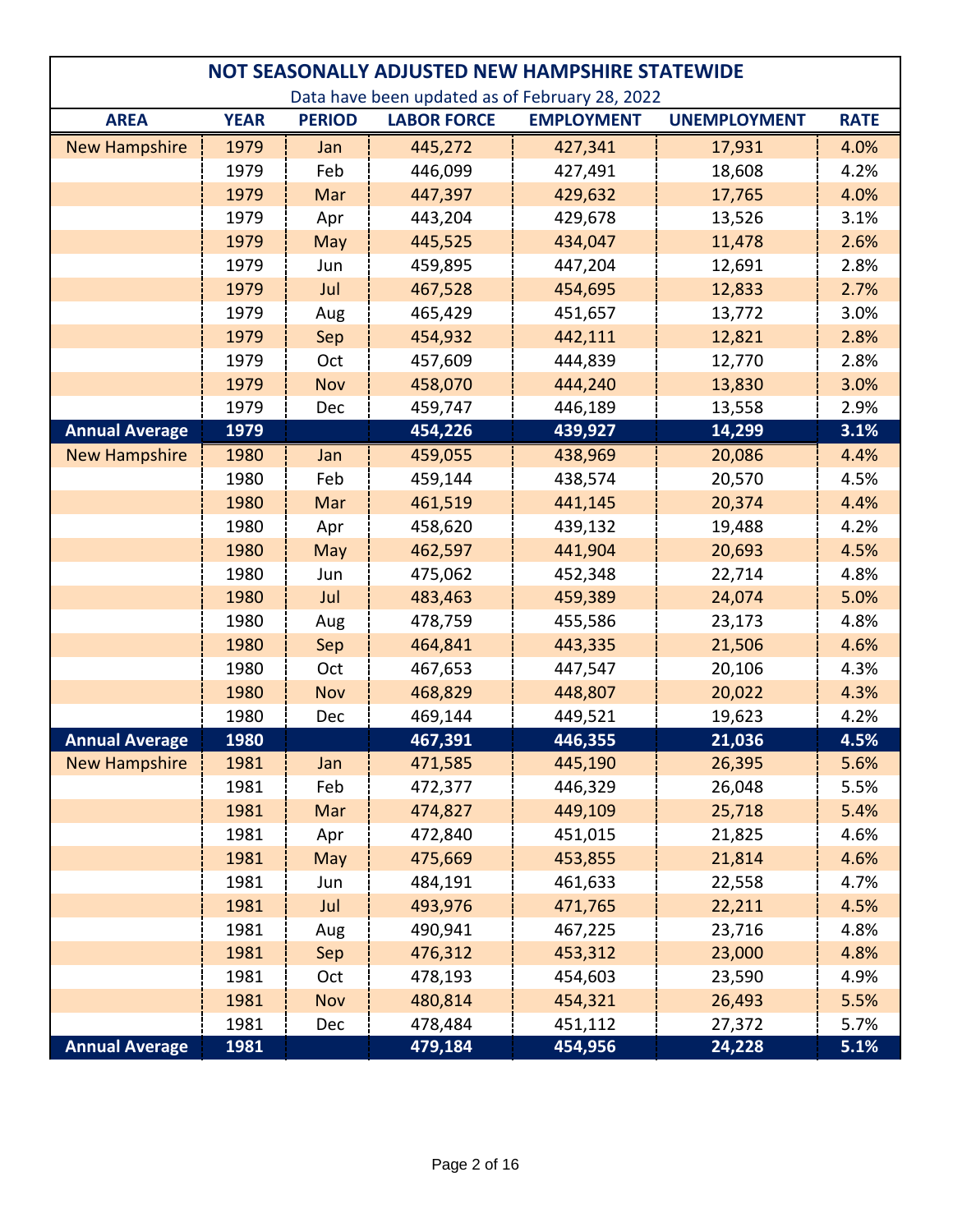| NOT SEASONALLY ADJUSTED NEW HAMPSHIRE STATEWIDE |             |               |                    |                                                |                     |             |  |  |
|-------------------------------------------------|-------------|---------------|--------------------|------------------------------------------------|---------------------|-------------|--|--|
|                                                 |             |               |                    | Data have been updated as of February 28, 2022 |                     |             |  |  |
| <b>AREA</b>                                     | <b>YEAR</b> | <b>PERIOD</b> | <b>LABOR FORCE</b> | <b>EMPLOYMENT</b>                              | <b>UNEMPLOYMENT</b> | <b>RATE</b> |  |  |
| <b>New Hampshire</b>                            | 1982        | Jan           | 479,508            | 445,091                                        | 34,417              | 7.2%        |  |  |
|                                                 | 1982        | Feb           | 479,494            | 443,202                                        | 36,292              | 7.6%        |  |  |
|                                                 | 1982        | Mar           | 481,875            | 446,345                                        | 35,530              | 7.4%        |  |  |
|                                                 | 1982        | Apr           | 478,334            | 444,180                                        | 34,154              | 7.1%        |  |  |
|                                                 | 1982        | May           | 483,041            | 449,962                                        | 33,079              | 6.8%        |  |  |
|                                                 | 1982        | Jun           | 494,025            | 459,863                                        | 34,162              | 6.9%        |  |  |
|                                                 | 1982        | Jul           | 503,081            | 468,774                                        | 34,307              | 6.8%        |  |  |
|                                                 | 1982        | Aug           | 500,447            | 467,413                                        | 33,034              | 6.6%        |  |  |
|                                                 | 1982        | Sep           | 486,240            | 454,827                                        | 31,413              | 6.5%        |  |  |
|                                                 | 1982        | Oct           | 485,460            | 454,403                                        | 31,057              | 6.4%        |  |  |
|                                                 | 1982        | Nov           | 487,768            | 454,824                                        | 32,944              | 6.8%        |  |  |
|                                                 | 1982        | Dec           | 486,792            | 454,656                                        | 32,136              | 6.6%        |  |  |
| <b>Annual Average</b>                           | 1982        |               | 487,172            | 453,628                                        | 33,544              | 6.9%        |  |  |
| <b>New Hampshire</b>                            | 1983        | Jan           | 488,591            | 452,057                                        | 36,534              | 7.5%        |  |  |
|                                                 | 1983        | Feb           | 487,872            | 451,566                                        | 36,306              | 7.4%        |  |  |
|                                                 | 1983        | Mar           | 489,022            | 455,044                                        | 33,978              | 6.9%        |  |  |
|                                                 | 1983        | Apr           | 487,229            | 458,205                                        | 29,024              | 6.0%        |  |  |
|                                                 | 1983        | May           | 492,370            | 465,691                                        | 26,679              | 5.4%        |  |  |
|                                                 | 1983        | Jun           | 508,415            | 480,602                                        | 27,813              | 5.5%        |  |  |
|                                                 | 1983        | Jul           | 517,119            | 491,601                                        | 25,518              | 4.9%        |  |  |
|                                                 | 1983        | Aug           | 516,865            | 492,205                                        | 24,660              | 4.8%        |  |  |
|                                                 | 1983        | Sep           | 505,232            | 482,170                                        | 23,062              | 4.6%        |  |  |
|                                                 | 1983        | Oct           | 505,557            | 483,758                                        | 21,799              | 4.3%        |  |  |
|                                                 | 1983        | Nov           | 508,855            | 486,436                                        | 22,419              | 4.4%        |  |  |
|                                                 | 1983        | Dec           | 506,595            | 484,866                                        | 21,729              | 4.3%        |  |  |
| <b>Annual Average</b>                           | 1983        |               | 501,143            | 473,683                                        | 27,460              | 5.5%        |  |  |
| <b>New Hampshire</b>                            | 1984        | Jan           | 507,829            | 481,534                                        | 26,295              | 5.2%        |  |  |
|                                                 | 1984        | Feb           | 509,761            | 484,402                                        | 25,359              | 5.0%        |  |  |
|                                                 | 1984        | Mar           | 513,150            | 488,943                                        | 24,207              | 4.7%        |  |  |
|                                                 | 1984        | Apr           | 512,363            | 491,483                                        | 20,880              | 4.1%        |  |  |
|                                                 | 1984        | May           | 517,849            | 497,585                                        | 20,264              | 3.9%        |  |  |
|                                                 | 1984        | Jun           | 532,017            | 511,742                                        | 20,275              | 3.8%        |  |  |
|                                                 | 1984        | Jul           | 540,842            | 519,576                                        | 21,266              | 3.9%        |  |  |
|                                                 | 1984        | Aug           | 535,462            | 514,128                                        | 21,334              | 4.0%        |  |  |
|                                                 | 1984        | Sep           | 524,042            | 503,662                                        | 20,380              | 3.9%        |  |  |
|                                                 | 1984        | Oct           | 523,813            | 504,098                                        | 19,715              | 3.8%        |  |  |
|                                                 | 1984        | Nov           | 524,488            | 503,434                                        | 21,054              | 4.0%        |  |  |
|                                                 | 1984        | Dec           | 524,853            | 503,756                                        | 21,097              | 4.0%        |  |  |
| <b>Annual Average</b>                           | 1984        |               | 522,206            | 500,362                                        | 21,844              | 4.2%        |  |  |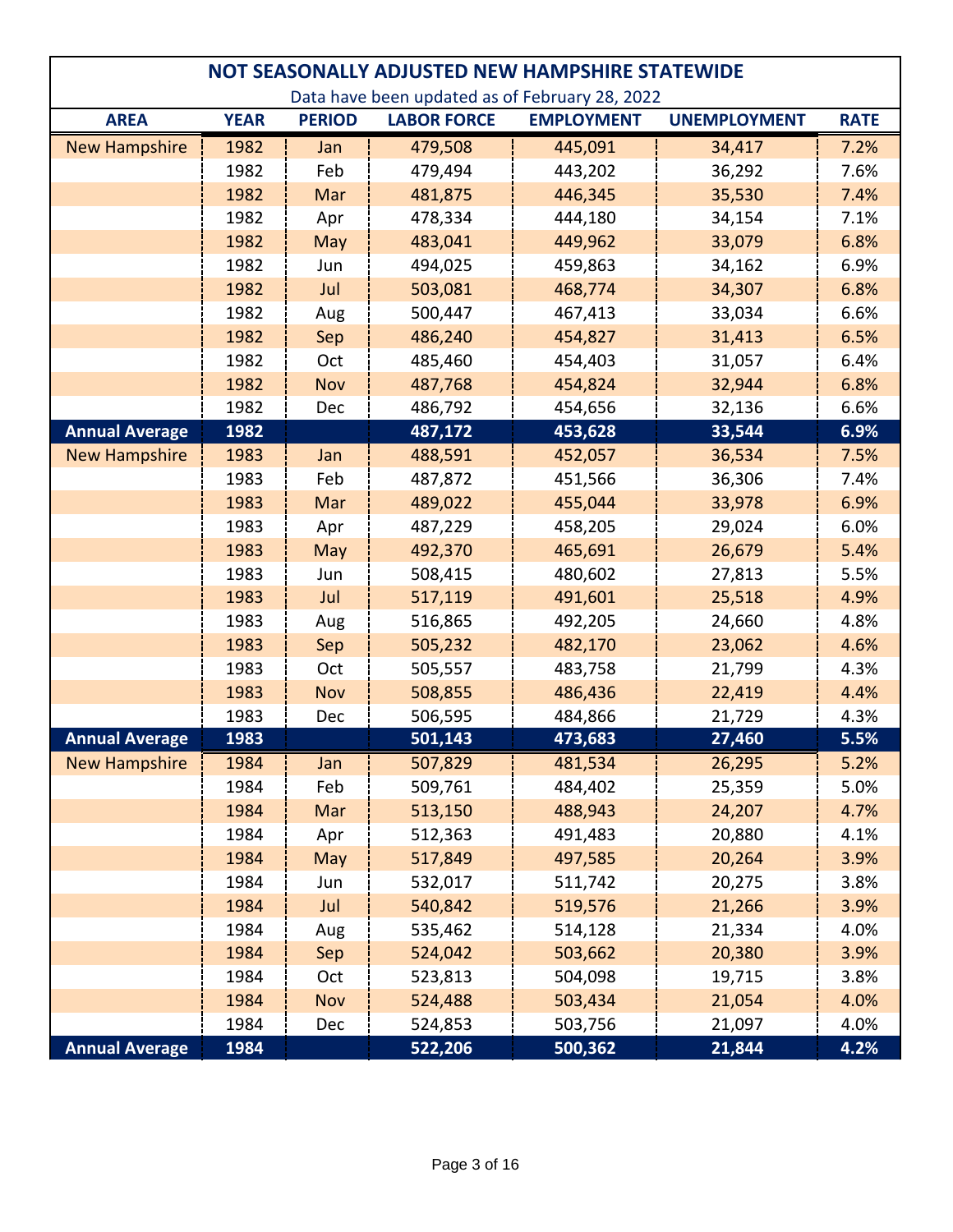| NOT SEASONALLY ADJUSTED NEW HAMPSHIRE STATEWIDE |             |               |                    |                   |                     |             |  |  |
|-------------------------------------------------|-------------|---------------|--------------------|-------------------|---------------------|-------------|--|--|
| Data have been updated as of February 28, 2022  |             |               |                    |                   |                     |             |  |  |
| <b>AREA</b>                                     | <b>YEAR</b> | <b>PERIOD</b> | <b>LABOR FORCE</b> | <b>EMPLOYMENT</b> | <b>UNEMPLOYMENT</b> | <b>RATE</b> |  |  |
| <b>New Hampshire</b>                            | 1985        | Jan           | 525,950            | 499,133           | 26,817              | 5.1%        |  |  |
|                                                 | 1985        | Feb           | 526,116            | 499,965           | 26,151              | 5.0%        |  |  |
|                                                 | 1985        | Mar           | 530,829            | 505,843           | 24,986              | 4.7%        |  |  |
|                                                 | 1985        | Apr           | 527,954            | 506,606           | 21,348              | 4.0%        |  |  |
|                                                 | 1985        | May           | 532,275            | 513,108           | 19,167              | 3.6%        |  |  |
|                                                 | 1985        | Jun           | 543,764            | 523,607           | 20,157              | 3.7%        |  |  |
|                                                 | 1985        | Jul           | 553,810            | 534,167           | 19,643              | 3.5%        |  |  |
|                                                 | 1985        | Aug           | 550,361            | 532,638           | 17,723              | 3.2%        |  |  |
|                                                 | 1985        | Sep           | 539,914            | 523,795           | 16,119              | 3.0%        |  |  |
|                                                 | 1985        | Oct           | 543,997            | 529,036           | 14,961              | 2.8%        |  |  |
|                                                 | 1985        | <b>Nov</b>    | 547,561            | 532,100           | 15,461              | 2.8%        |  |  |
|                                                 | 1985        | Dec           | 548,437            | 533,580           | 14,857              | 2.7%        |  |  |
| <b>Annual Average</b>                           | 1985        |               | 539,248            | 519,465           | 19,783              | 3.7%        |  |  |
| <b>New Hampshire</b>                            | 1986        | Jan           | 549,408            | 529,744           | 19,664              | 3.6%        |  |  |
|                                                 | 1986        | Feb           | 548,788            | 527,733           | 21,055              | 3.8%        |  |  |
|                                                 | 1986        | Mar           | 552,269            | 532,197           | 20,072              | 3.6%        |  |  |
|                                                 | 1986        | Apr           | 548,363            | 532,150           | 16,213              | 3.0%        |  |  |
|                                                 | 1986        | May           | 553,741            | 538,658           | 15,083              | 2.7%        |  |  |
|                                                 | 1986        | Jun           | 568,832            | 554,061           | 14,771              | 2.6%        |  |  |
|                                                 | 1986        | Jul           | 575,131            | 561,326           | 13,805              | 2.4%        |  |  |
|                                                 | 1986        | Aug           | 573,169            | 559,498           | 13,671              | 2.4%        |  |  |
|                                                 | 1986        | Sep           | 559,754            | 548,080           | 11,674              | 2.1%        |  |  |
|                                                 | 1986        | Oct           | 559,912            | 550,241           | 9,671               | 1.7%        |  |  |
|                                                 | 1986        | <b>Nov</b>    | 561,615            | 550,580           | 11,035              | 2.0%        |  |  |
|                                                 | 1986        | Dec           | 562,354            | 551,347           | 11,007              | 2.0%        |  |  |
| <b>Annual Average</b>                           | 1986        |               | 559,445            | 544,635           | 14,810              | 2.6%        |  |  |
| <b>New Hampshire</b>                            | 1987        | Jan           | 566,423            | 549,620           | 16,803              | 3.0%        |  |  |
|                                                 | 1987        | Feb           | 566,246            | 549,695           | 16,551              | 2.9%        |  |  |
|                                                 | 1987        | Mar           | 570,675            | 555,410           | 15,265              | 2.7%        |  |  |
|                                                 | 1987        | Apr           | 567,073            | 557,077           | 9,996               | 1.8%        |  |  |
|                                                 | 1987        | May           | 575,665            | 564,441           | 11,224              | 1.9%        |  |  |
|                                                 | 1987        | Jun           | 587,630            | 575,047           | 12,583              | 2.1%        |  |  |
|                                                 | 1987        | Jul           | 599,552            | 586,903           | 12,649              | 2.1%        |  |  |
|                                                 | 1987        | Aug           | 598,011            | 585,562           | 12,449              | 2.1%        |  |  |
|                                                 | 1987        | Sep           | 581,746            | 569,803           | 11,943              | 2.1%        |  |  |
|                                                 | 1987        | Oct           | 583,593            | 571,865           | 11,728              | 2.0%        |  |  |
|                                                 | 1987        | Nov           | 586,020            | 573,274           | 12,746              | 2.2%        |  |  |
|                                                 | 1987        | Dec           | 584,554            | 573,277           | 11,277              | 1.9%        |  |  |
| <b>Annual Average</b>                           | 1987        |               | 580,600            | 567,665           | 12,935              | 2.2%        |  |  |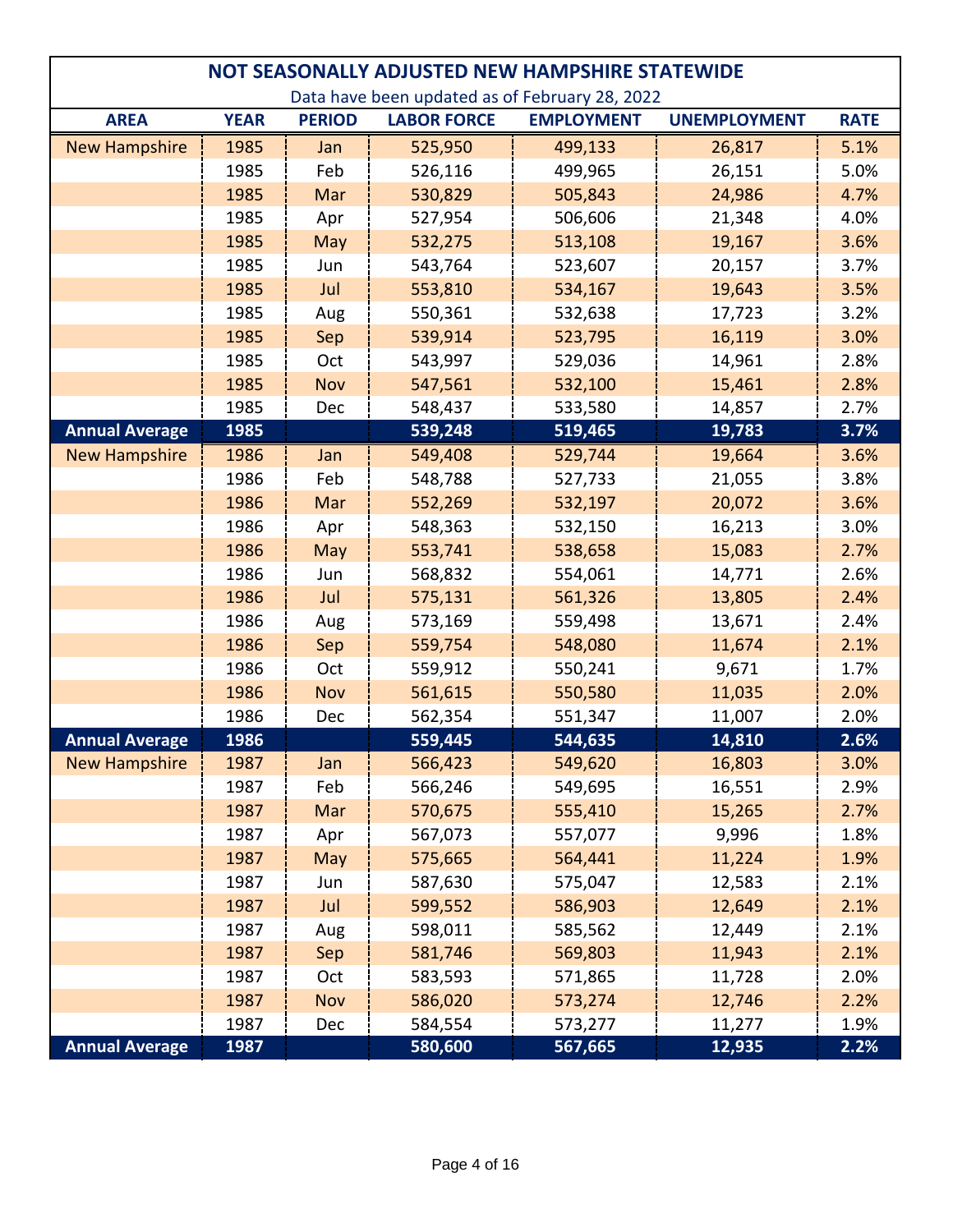| NOT SEASONALLY ADJUSTED NEW HAMPSHIRE STATEWIDE |             |               |                    |                                                |                     |             |  |  |
|-------------------------------------------------|-------------|---------------|--------------------|------------------------------------------------|---------------------|-------------|--|--|
|                                                 |             |               |                    | Data have been updated as of February 28, 2022 |                     |             |  |  |
| <b>AREA</b>                                     | <b>YEAR</b> | <b>PERIOD</b> | <b>LABOR FORCE</b> | <b>EMPLOYMENT</b>                              | <b>UNEMPLOYMENT</b> | <b>RATE</b> |  |  |
| <b>New Hampshire</b>                            | 1988        | Jan           | 585,791            | 568,968                                        | 16,823              | 2.9%        |  |  |
|                                                 | 1988        | Feb           | 583,273            | 566,801                                        | 16,472              | 2.8%        |  |  |
|                                                 | 1988        | Mar           | 583,520            | 568,255                                        | 15,265              | 2.6%        |  |  |
|                                                 | 1988        | Apr           | 583,858            | 571,164                                        | 12,694              | 2.2%        |  |  |
|                                                 | 1988        | May           | 587,110            | 574,754                                        | 12,356              | 2.1%        |  |  |
|                                                 | 1988        | Jun           | 601,937            | 588,641                                        | 13,296              | 2.2%        |  |  |
|                                                 | 1988        | Jul           | 608,529            | 594,142                                        | 14,387              | 2.4%        |  |  |
|                                                 | 1988        | Aug           | 607,170            | 592,120                                        | 15,050              | 2.5%        |  |  |
|                                                 | 1988        | Sep           | 594,197            | 580,493                                        | 13,704              | 2.3%        |  |  |
|                                                 | 1988        | Oct           | 595,128            | 582,768                                        | 12,360              | 2.1%        |  |  |
|                                                 | 1988        | <b>Nov</b>    | 597,113            | 583,520                                        | 13,593              | 2.3%        |  |  |
|                                                 | 1988        | Dec           | 594,286            | 581,551                                        | 12,735              | 2.1%        |  |  |
| <b>Annual Average</b>                           | 1988        |               | 593,492            | 579,431                                        | 14,061              | 2.4%        |  |  |
| <b>New Hampshire</b>                            | 1989        | Jan           | 598,455            | 579,397                                        | 19,058              | 3.2%        |  |  |
|                                                 | 1989        | Feb           | 595,184            | 576,941                                        | 18,243              | 3.1%        |  |  |
|                                                 | 1989        | Mar           | 597,838            | 580,381                                        | 17,457              | 2.9%        |  |  |
|                                                 | 1989        | Apr           | 595,338            | 578,108                                        | 17,230              | 2.9%        |  |  |
|                                                 | 1989        | May           | 600,026            | 582,491                                        | 17,535              | 2.9%        |  |  |
|                                                 | 1989        | Jun           | 615,241            | 595,197                                        | 20,044              | 3.3%        |  |  |
|                                                 | 1989        | Jul           | 622,155            | 601,663                                        | 20,492              | 3.3%        |  |  |
|                                                 | 1989        | Aug           | 620,490            | 598,883                                        | 21,607              | 3.5%        |  |  |
|                                                 | 1989        | Sep           | 606,871            | 584,963                                        | 21,908              | 3.6%        |  |  |
|                                                 | 1989        | Oct           | 610,422            | 588,879                                        | 21,543              | 3.5%        |  |  |
|                                                 | 1989        | Nov           | 613,461            | 589,396                                        | 24,065              | 3.9%        |  |  |
|                                                 | 1989        | Dec           | 612,085            | 587,477                                        | 24,608              | 4.0%        |  |  |
| <b>Annual Average</b>                           | 1989        |               | 607,297            | 586,981                                        | 20,316              | 3.3%        |  |  |
| <b>New Hampshire</b>                            | 1990        | Jan           | 617,104            | 585,962                                        | 31,142              | 5.0%        |  |  |
|                                                 | 1990        | Feb           | 614,917            | 582,636                                        | 32,281              | 5.2%        |  |  |
|                                                 | 1990        | Mar           | 618,691            | 586,236                                        | 32,455              | 5.2%        |  |  |
|                                                 | 1990        | Apr           | 615,677            | 585,192                                        | 30,485              | 5.0%        |  |  |
|                                                 | 1990        | May           | 620,774            | 589,745                                        | 31,029              | 5.0%        |  |  |
|                                                 | 1990        | Jun           | 630,837            | 599,589                                        | 31,248              | 5.0%        |  |  |
|                                                 | 1990        | Jul           | 636,780            | 604,301                                        | 32,479              | 5.1%        |  |  |
|                                                 | 1990        | Aug           | 634,416            | 600,771                                        | 33,645              | 5.3%        |  |  |
|                                                 | 1990        | Sep           | 622,259            | 589,228                                        | 33,031              | 5.3%        |  |  |
|                                                 | 1990        | Oct           | 621,008            | 588,774                                        | 32,234              | 5.2%        |  |  |
|                                                 | 1990        | Nov           | 620,949            | 584,902                                        | 36,047              | 5.8%        |  |  |
|                                                 | 1990        | Dec           | 621,025            | 584,443                                        | 36,582              | 5.9%        |  |  |
| <b>Annual Average</b>                           | 1990        |               | 622,870            | 590,148                                        | 32,722              | 5.3%        |  |  |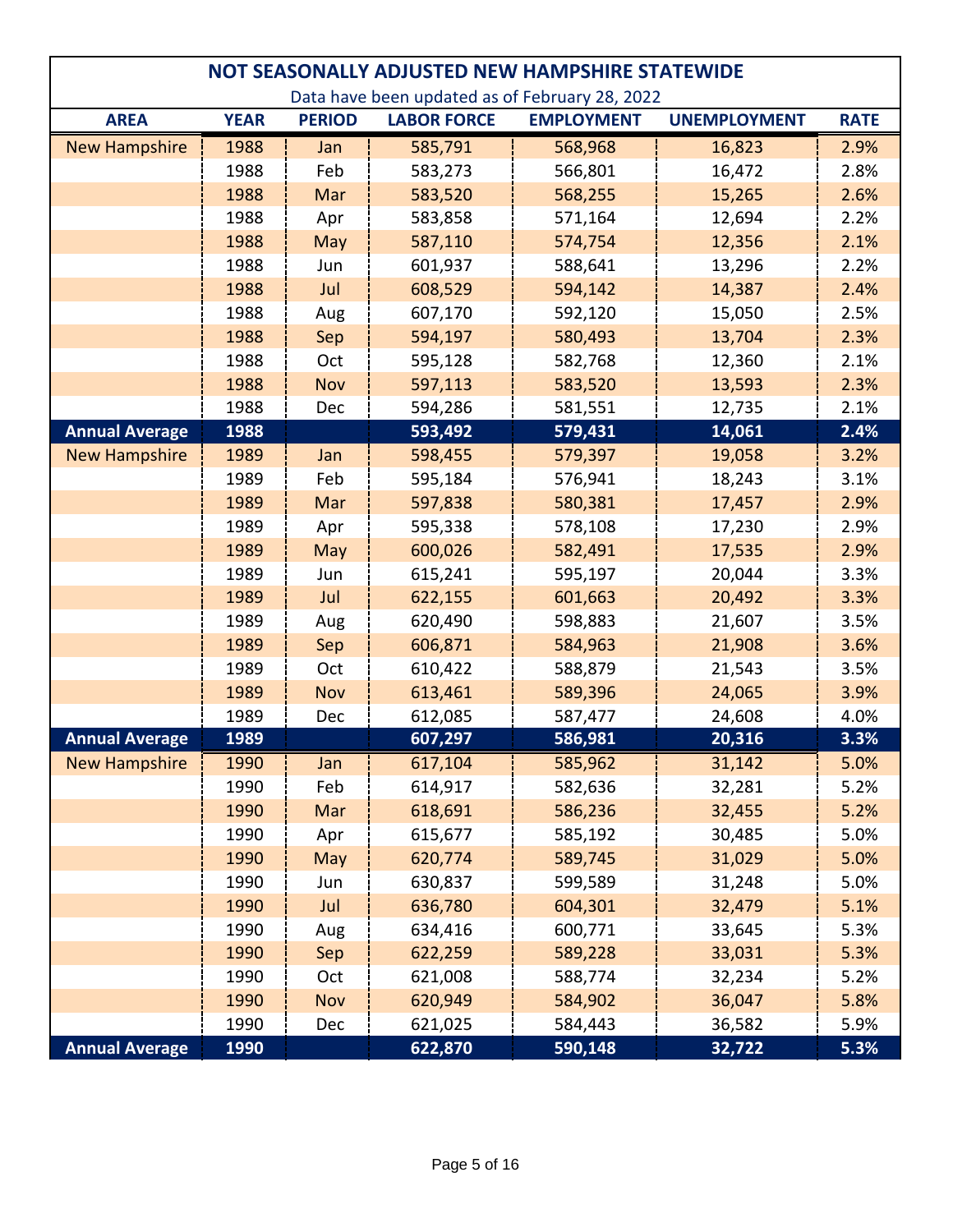| NOT SEASONALLY ADJUSTED NEW HAMPSHIRE STATEWIDE |             |               |                    |                   |                     |             |  |  |
|-------------------------------------------------|-------------|---------------|--------------------|-------------------|---------------------|-------------|--|--|
| Data have been updated as of February 28, 2022  |             |               |                    |                   |                     |             |  |  |
| <b>AREA</b>                                     | <b>YEAR</b> | <b>PERIOD</b> | <b>LABOR FORCE</b> | <b>EMPLOYMENT</b> | <b>UNEMPLOYMENT</b> | <b>RATE</b> |  |  |
| <b>New Hampshire</b>                            | 1991        | Jan           | 618,826            | 575,585           | 43,241              | 7.0%        |  |  |
|                                                 | 1991        | Feb           | 617,199            | 572,602           | 44,597              | 7.2%        |  |  |
|                                                 | 1991        | Mar           | 618,626            | 574,224           | 44,402              | 7.2%        |  |  |
|                                                 | 1991        | Apr           | 615,981            | 575,162           | 40,819              | 6.6%        |  |  |
|                                                 | 1991        | May           | 617,093            | 575,659           | 41,434              | 6.7%        |  |  |
|                                                 | 1991        | Jun           | 628,411            | 586,263           | 42,148              | 6.7%        |  |  |
|                                                 | 1991        | Jul           | 633,412            | 591,124           | 42,288              | 6.7%        |  |  |
|                                                 | 1991        | Aug           | 627,067            | 584,805           | 42,262              | 6.7%        |  |  |
|                                                 | 1991        | Sep           | 615,492            | 574,807           | 40,685              | 6.6%        |  |  |
|                                                 | 1991        | Oct           | 616,078            | 576,169           | 39,909              | 6.5%        |  |  |
|                                                 | 1991        | <b>Nov</b>    | 616,265            | 574,920           | 41,345              | 6.7%        |  |  |
|                                                 | 1991        | Dec           | 612,859            | 570,625           | 42,234              | 6.9%        |  |  |
| <b>Annual Average</b>                           | 1991        |               | 619,776            | 577,662           | 42,114              | 6.8%        |  |  |
| <b>New Hampshire</b>                            | 1992        | Jan           | 614,179            | 565,404           | 48,775              | 7.9%        |  |  |
|                                                 | 1992        | Feb           | 611,312            | 562,411           | 48,901              | 8.0%        |  |  |
|                                                 | 1992        | Mar           | 613,055            | 566,050           | 47,005              | 7.7%        |  |  |
|                                                 | 1992        | Apr           | 611,363            | 567,493           | 43,870              | 7.2%        |  |  |
|                                                 | 1992        | May           | 614,970            | 571,041           | 43,929              | 7.1%        |  |  |
|                                                 | 1992        | Jun           | 626,864            | 580,559           | 46,305              | 7.4%        |  |  |
|                                                 | 1992        | Jul           | 632,002            | 587,380           | 44,622              | 7.1%        |  |  |
|                                                 | 1992        | Aug           | 628,047            | 583,163           | 44,884              | 7.1%        |  |  |
|                                                 | 1992        | Sep           | 614,143            | 570,574           | 43,569              | 7.1%        |  |  |
|                                                 | 1992        | Oct           | 613,943            | 572,310           | 41,633              | 6.8%        |  |  |
|                                                 | 1992        | Nov           | 618,822            | 574,804           | 44,018              | 7.1%        |  |  |
|                                                 | 1992        | Dec           | 618,295            | 575,081           | 43,214              | 7.0%        |  |  |
| <b>Annual Average</b>                           | 1992        |               | 618,083            | 573,023           | 45,060              | 7.3%        |  |  |
| <b>New Hampshire</b>                            | 1993        | Jan           | 617,563            | 567,976           | 49,587              | 8.0%        |  |  |
|                                                 | 1993        | Feb           | 617,635            | 568,617           | 49,018              | 7.9%        |  |  |
|                                                 | 1993        | Mar           | 617,728            | 571,923           | 45,805              | 7.4%        |  |  |
|                                                 | 1993        | Apr           | 610,527            | 571,562           | 38,965              | 6.4%        |  |  |
|                                                 | 1993        | May           | 616,048            | 579,282           | 36,766              | 6.0%        |  |  |
|                                                 | 1993        | Jun           | 629,021            | 591,536           | 37,485              | 6.0%        |  |  |
|                                                 | 1993        | Jul           | 635,810            | 599,466           | 36,344              | 5.7%        |  |  |
|                                                 | 1993        | Aug           | 632,039            | 597,127           | 34,912              | 5.5%        |  |  |
|                                                 | 1993        | Sep           | 617,666            | 584,543           | 33,123              | 5.4%        |  |  |
|                                                 | 1993        | Oct           | 616,976            | 584,726           | 32,250              | 5.2%        |  |  |
|                                                 | 1993        | Nov           | 617,534            | 586,604           | 30,930              | 5.0%        |  |  |
|                                                 | 1993        | Dec           | 615,707            | 586,313           | 29,394              | 4.8%        |  |  |
| <b>Annual Average</b>                           | 1993        |               | 620,355            | 582,473           | 37,882              | 6.1%        |  |  |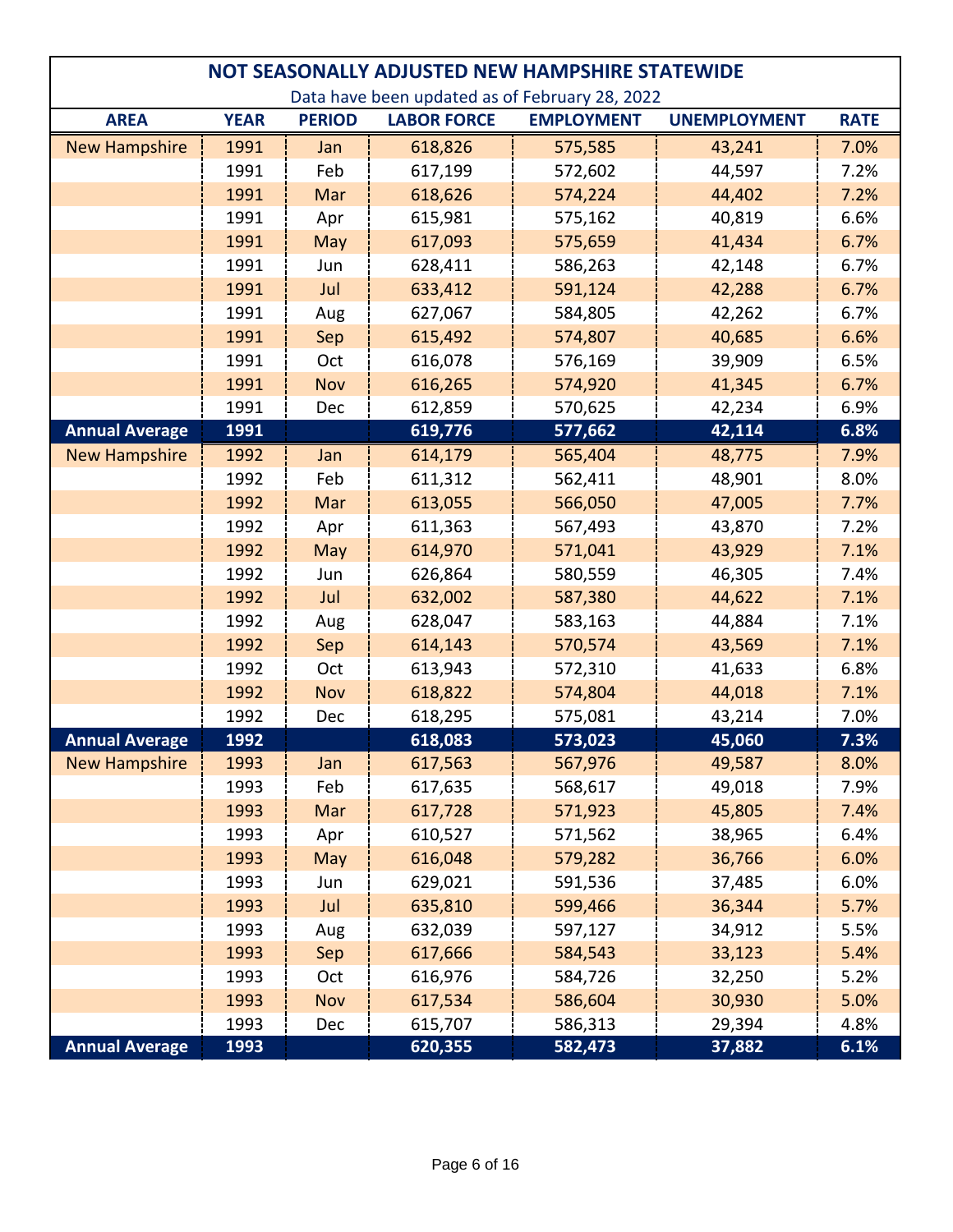| NOT SEASONALLY ADJUSTED NEW HAMPSHIRE STATEWIDE |             |               |                    |                                                |                     |             |  |  |
|-------------------------------------------------|-------------|---------------|--------------------|------------------------------------------------|---------------------|-------------|--|--|
|                                                 |             |               |                    | Data have been updated as of February 28, 2022 |                     |             |  |  |
| <b>AREA</b>                                     | <b>YEAR</b> | <b>PERIOD</b> | <b>LABOR FORCE</b> | <b>EMPLOYMENT</b>                              | <b>UNEMPLOYMENT</b> | <b>RATE</b> |  |  |
| <b>New Hampshire</b>                            | 1994        | Jan           | 619,522            | 583,397                                        | 36,125              | 5.8%        |  |  |
|                                                 | 1994        | Feb           | 618,749            | 583,494                                        | 35,255              | 5.7%        |  |  |
|                                                 | 1994        | Mar           | 619,965            | 587,283                                        | 32,682              | 5.3%        |  |  |
|                                                 | 1994        | Apr           | 615,718            | 586,609                                        | 29,109              | 4.7%        |  |  |
|                                                 | 1994        | May           | 619,337            | 592,779                                        | 26,558              | 4.3%        |  |  |
|                                                 | 1994        | Jun           | 630,729            | 603,338                                        | 27,391              | 4.3%        |  |  |
|                                                 | 1994        | Jul           | 639,190            | 611,598                                        | 27,592              | 4.3%        |  |  |
|                                                 | 1994        | Aug           | 638,008            | 610,852                                        | 27,156              | 4.3%        |  |  |
|                                                 | 1994        | Sep           | 624,616            | 600,214                                        | 24,402              | 3.9%        |  |  |
|                                                 | 1994        | Oct           | 627,267            | 603,550                                        | 23,717              | 3.8%        |  |  |
|                                                 | 1994        | <b>Nov</b>    | 630,686            | 606,392                                        | 24,294              | 3.9%        |  |  |
|                                                 | 1994        | Dec           | 628,347            | 604,619                                        | 23,728              | 3.8%        |  |  |
| <b>Annual Average</b>                           | 1994        |               | 626,011            | 597,844                                        | 28,167              | 4.5%        |  |  |
| <b>New Hampshire</b>                            | 1995        | Jan           | 628,146            | 598,222                                        | 29,924              | 4.8%        |  |  |
|                                                 | 1995        | Feb           | 628,054            | 599,316                                        | 28,738              | 4.6%        |  |  |
|                                                 | 1995        | Mar           | 630,404            | 602,592                                        | 27,812              | 4.4%        |  |  |
|                                                 | 1995        | Apr           | 627,752            | 602,437                                        | 25,315              | 4.0%        |  |  |
|                                                 | 1995        | May           | 626,979            | 603,738                                        | 23,241              | 3.7%        |  |  |
|                                                 | 1995        | Jun           | 638,501            | 615,035                                        | 23,466              | 3.7%        |  |  |
|                                                 | 1995        | Jul           | 647,563            | 623,114                                        | 24,449              | 3.8%        |  |  |
|                                                 | 1995        | Aug           | 641,907            | 618,083                                        | 23,824              | 3.7%        |  |  |
|                                                 | 1995        | Sep           | 629,654            | 607,438                                        | 22,216              | 3.5%        |  |  |
|                                                 | 1995        | Oct           | 630,901            | 610,747                                        | 20,154              | 3.2%        |  |  |
|                                                 | 1995        | Nov           | 630,599            | 609,928                                        | 20,671              | 3.3%        |  |  |
|                                                 | 1995        | Dec           | 628,349            | 607,988                                        | 20,361              | 3.2%        |  |  |
| <b>Annual Average</b>                           | 1995        |               | 632,401            | 608,220                                        | 24,181              | 3.8%        |  |  |
| <b>New Hampshire</b>                            | 1996        | Jan           | 628,066            | 600,298                                        | 27,768              | 4.4%        |  |  |
|                                                 | 1996        | Feb           | 627,383            | 600,394                                        | 26,989              | 4.3%        |  |  |
|                                                 | 1996        | Mar           | 630,939            | 604,452                                        | 26,487              | 4.2%        |  |  |
|                                                 | 1996        | Apr           | 626,273            | 602,628                                        | 23,645              | 3.8%        |  |  |
|                                                 | 1996        | May           | 630,185            | 606,430                                        | 23,755              | 3.8%        |  |  |
|                                                 | 1996        | Jun           | 641,405            | 617,852                                        | 23,553              | 3.7%        |  |  |
|                                                 | 1996        | Jul           | 650,956            | 626,576                                        | 24,380              | 3.7%        |  |  |
|                                                 | 1996        | Aug           | 645,995            | 623,228                                        | 22,767              | 3.5%        |  |  |
|                                                 | 1996        | Sep           | 636,455            | 613,978                                        | 22,477              | 3.5%        |  |  |
|                                                 | 1996        | Oct           | 638,215            | 616,687                                        | 21,528              | 3.4%        |  |  |
|                                                 | 1996        | Nov           | 640,715            | 618,512                                        | 22,203              | 3.5%        |  |  |
|                                                 | 1996        | Dec           | 638,660            | 617,713                                        | 20,947              | 3.3%        |  |  |
| <b>Annual Average</b>                           | 1996        |               | 636,271            | 612,396                                        | 23,875              | 3.8%        |  |  |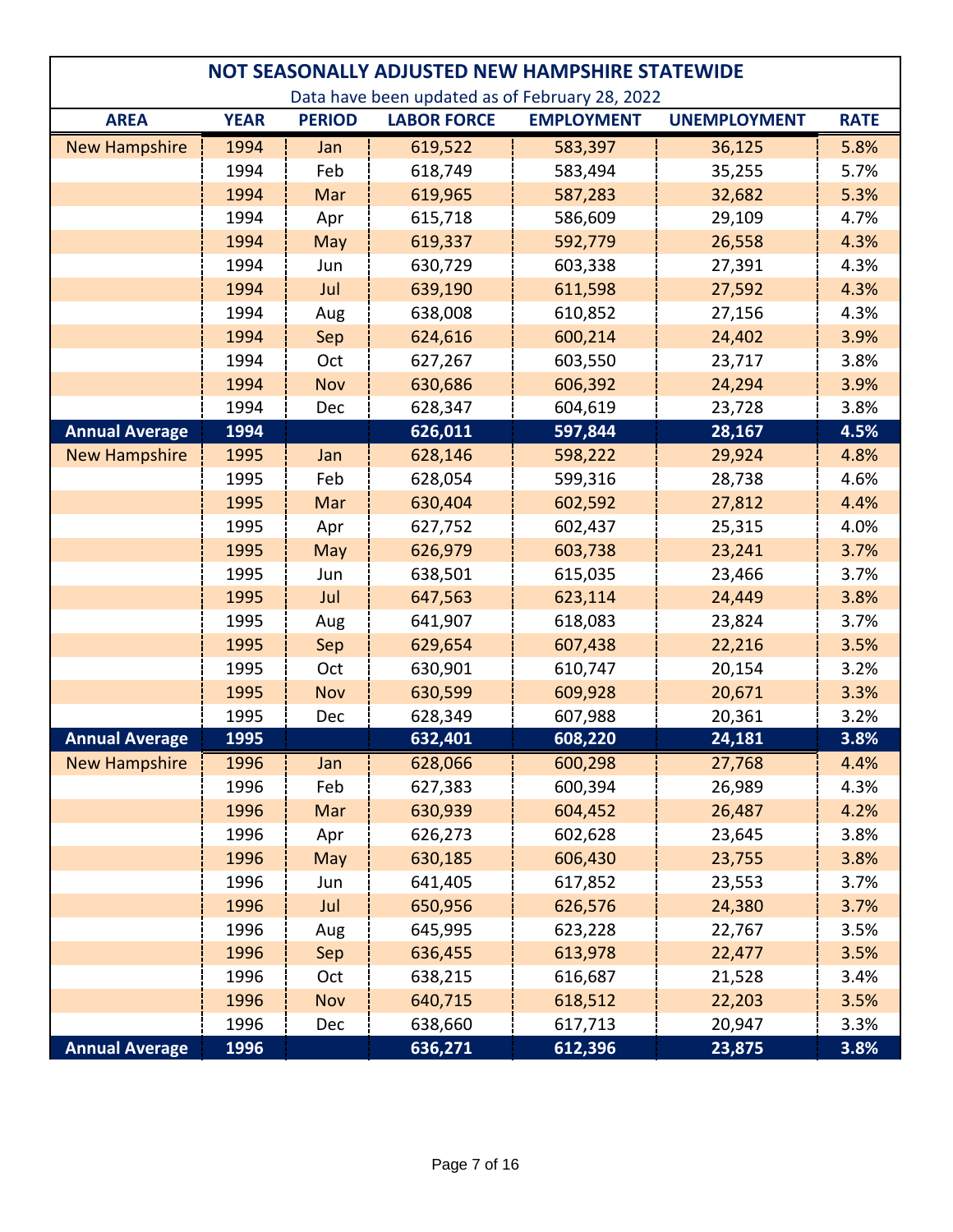| NOT SEASONALLY ADJUSTED NEW HAMPSHIRE STATEWIDE |             |               |                    |                   |                     |             |  |  |
|-------------------------------------------------|-------------|---------------|--------------------|-------------------|---------------------|-------------|--|--|
| Data have been updated as of February 28, 2022  |             |               |                    |                   |                     |             |  |  |
| <b>AREA</b>                                     | <b>YEAR</b> | <b>PERIOD</b> | <b>LABOR FORCE</b> | <b>EMPLOYMENT</b> | <b>UNEMPLOYMENT</b> | <b>RATE</b> |  |  |
| <b>New Hampshire</b>                            | 1997        | Jan           | 640,577            | 613,258           | 27,319              | 4.3%        |  |  |
|                                                 | 1997        | Feb           | 640,537            | 613,525           | 27,012              | 4.2%        |  |  |
|                                                 | 1997        | Mar           | 647,162            | 620,719           | 26,443              | 4.1%        |  |  |
|                                                 | 1997        | Apr           | 645,125            | 622,224           | 22,901              | 3.5%        |  |  |
|                                                 | 1997        | May           | 650,842            | 629,421           | 21,421              | 3.3%        |  |  |
|                                                 | 1997        | Jun           | 663,021            | 640,477           | 22,544              | 3.4%        |  |  |
|                                                 | 1997        | Jul           | 671,686            | 649,924           | 21,762              | 3.2%        |  |  |
|                                                 | 1997        | Aug           | 666,279            | 645,235           | 21,044              | 3.2%        |  |  |
|                                                 | 1997        | Sep           | 652,723            | 633,203           | 19,520              | 3.0%        |  |  |
|                                                 | 1997        | Oct           | 651,489            | 633,694           | 17,795              | 2.7%        |  |  |
|                                                 | 1997        | Nov           | 653,047            | 634,501           | 18,546              | 2.8%        |  |  |
|                                                 | 1997        | Dec           | 649,463            | 631,781           | 17,682              | 2.7%        |  |  |
| <b>Annual Average</b>                           | 1997        |               | 652,663            | 630,664           | 21,999              | 3.4%        |  |  |
| <b>New Hampshire</b>                            | 1998        | Jan           | 649,799            | 627,018           | 22,781              | 3.5%        |  |  |
|                                                 | 1998        | Feb           | 649,873            | 627,150           | 22,723              | 3.5%        |  |  |
|                                                 | 1998        | Mar           | 654,950            | 632,147           | 22,803              | 3.5%        |  |  |
|                                                 | 1998        | Apr           | 650,748            | 632,966           | 17,782              | 2.7%        |  |  |
|                                                 | 1998        | May           | 655,898            | 638,309           | 17,589              | 2.7%        |  |  |
|                                                 | 1998        | Jun           | 667,822            | 649,609           | 18,213              | 2.7%        |  |  |
|                                                 | 1998        | Jul           | 674,790            | 657,513           | 17,277              | 2.6%        |  |  |
|                                                 | 1998        | Aug           | 670,856            | 654,095           | 16,761              | 2.5%        |  |  |
|                                                 | 1998        | Sep           | 661,884            | 644,827           | 17,057              | 2.6%        |  |  |
|                                                 | 1998        | Oct           | 664,505            | 647,561           | 16,944              | 2.5%        |  |  |
|                                                 | 1998        | Nov           | 670,024            | 652,182           | 17,842              | 2.7%        |  |  |
|                                                 | 1998        | Dec           | 670,991            | 654,161           | 16,830              | 2.5%        |  |  |
| <b>Annual Average</b>                           | 1998        |               | 661,845            | 643,128           | 18,717              | 2.8%        |  |  |
| <b>New Hampshire</b>                            | 1999        | Jan           | 672,148            | 649,668           | 22,480              | 3.3%        |  |  |
|                                                 | 1999        | Feb           | 671,191            | 648,083           | 23,108              | 3.4%        |  |  |
|                                                 | 1999        | Mar           | 672,892            | 651,398           | 21,494              | 3.2%        |  |  |
|                                                 | 1999        | Apr           | 669,053            | 650,540           | 18,513              | 2.8%        |  |  |
|                                                 | 1999        | May           | 671,376            | 654,330           | 17,046              | 2.5%        |  |  |
|                                                 | 1999        | Jun           | 681,777            | 663,678           | 18,099              | 2.7%        |  |  |
|                                                 | 1999        | Jul           | 686,301            | 668,756           | 17,545              | 2.6%        |  |  |
|                                                 | 1999        | Aug           | 682,476            | 665,703           | 16,773              | 2.5%        |  |  |
|                                                 | 1999        | Sep           | 670,187            | 654,145           | 16,042              | 2.4%        |  |  |
|                                                 | 1999        | Oct           | 673,328            | 656,895           | 16,433              | 2.4%        |  |  |
|                                                 | 1999        | Nov           | 676,861            | 658,861           | 18,000              | 2.7%        |  |  |
|                                                 | 1999        | Dec           | 677,486            | 660,577           | 16,909              | 2.5%        |  |  |
| <b>Annual Average</b>                           | 1999        |               | 675,423            | 656,886           | 18,537              | 2.7%        |  |  |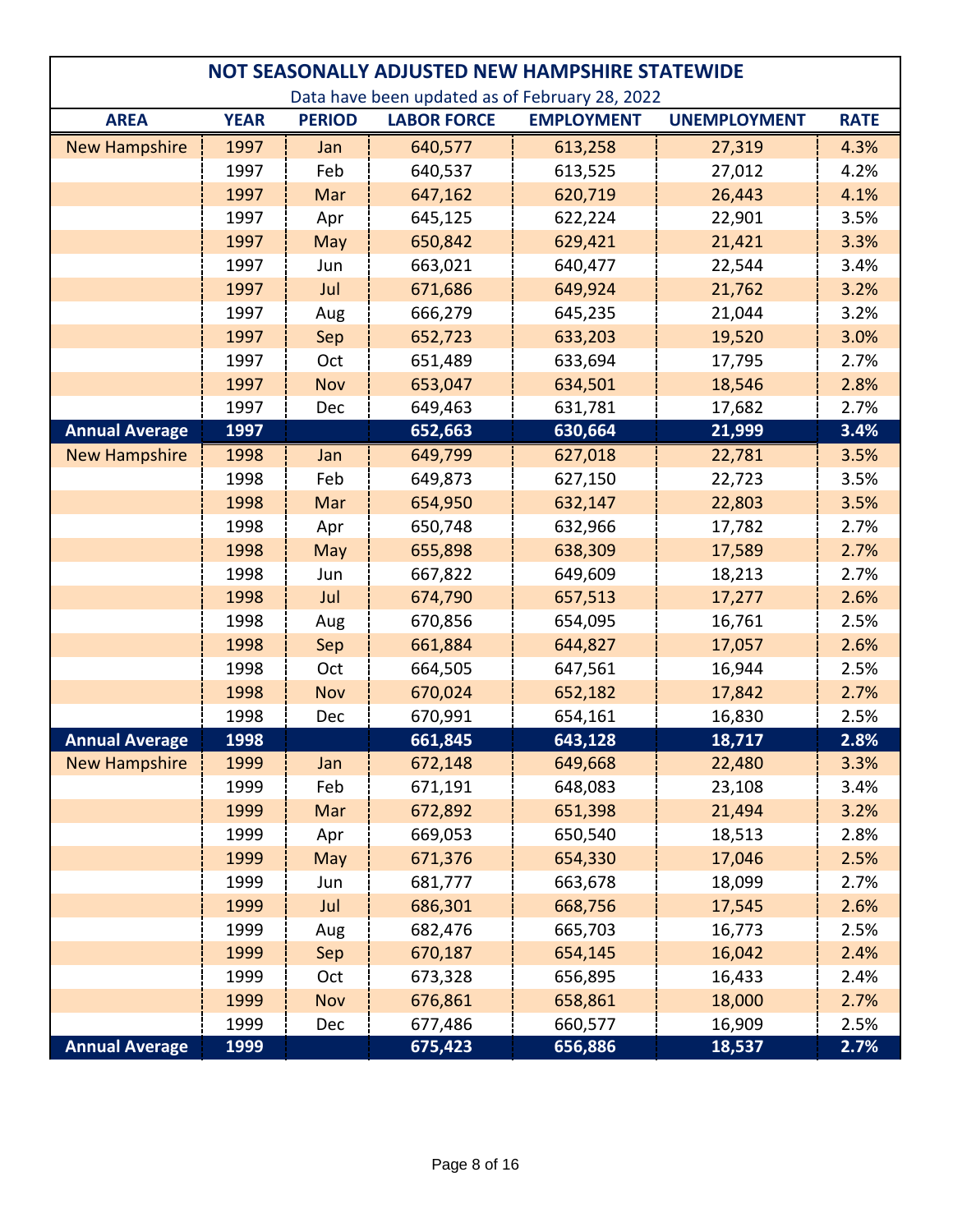| NOT SEASONALLY ADJUSTED NEW HAMPSHIRE STATEWIDE |             |               |                    |                                                |                     |             |  |  |
|-------------------------------------------------|-------------|---------------|--------------------|------------------------------------------------|---------------------|-------------|--|--|
|                                                 |             |               |                    | Data have been updated as of February 28, 2022 |                     |             |  |  |
| <b>AREA</b>                                     | <b>YEAR</b> | <b>PERIOD</b> | <b>LABOR FORCE</b> | <b>EMPLOYMENT</b>                              | <b>UNEMPLOYMENT</b> | <b>RATE</b> |  |  |
| <b>New Hampshire</b>                            | 2000        | Jan           | 680,613            | 658,006                                        | 22,607              | 3.3%        |  |  |
|                                                 | 2000        | Feb           | 681,310            | 658,490                                        | 22,820              | 3.3%        |  |  |
|                                                 | 2000        | Mar           | 682,888            | 661,595                                        | 21,293              | 3.1%        |  |  |
|                                                 | 2000        | Apr           | 680,835            | 662,444                                        | 18,391              | 2.7%        |  |  |
|                                                 | 2000        | May           | 680,797            | 662,573                                        | 18,224              | 2.7%        |  |  |
|                                                 | 2000        | Jun           | 693,972            | 675,458                                        | 18,514              | 2.7%        |  |  |
|                                                 | 2000        | Jul           | 696,219            | 677,941                                        | 18,278              | 2.6%        |  |  |
|                                                 | 2000        | Aug           | 692,062            | 674,524                                        | 17,538              | 2.5%        |  |  |
|                                                 | 2000        | Sep           | 681,621            | 666,713                                        | 14,908              | 2.2%        |  |  |
|                                                 | 2000        | Oct           | 683,875            | 669,487                                        | 14,388              | 2.1%        |  |  |
|                                                 | 2000        | <b>Nov</b>    | 686,314            | 671,176                                        | 15,138              | 2.2%        |  |  |
|                                                 | 2000        | Dec           | 689,083            | 672,830                                        | 16,253              | 2.4%        |  |  |
| <b>Annual Average</b>                           | 2000        |               | 685,799            | 667,603                                        | 18,196              | 2.7%        |  |  |
| <b>New Hampshire</b>                            | 2001        | Jan           | 693,608            | 670,424                                        | 23,184              | 3.3%        |  |  |
|                                                 | 2001        | Feb           | 692,599            | 669,115                                        | 23,484              | 3.4%        |  |  |
|                                                 | 2001        | Mar           | 695,380            | 671,194                                        | 24,186              | 3.5%        |  |  |
|                                                 | 2001        | Apr           | 688,058            | 666,095                                        | 21,963              | 3.2%        |  |  |
|                                                 | 2001        | May           | 687,517            | 667,221                                        | 20,296              | 3.0%        |  |  |
|                                                 | 2001        | Jun           | 697,813            | 675,202                                        | 22,611              | 3.2%        |  |  |
|                                                 | 2001        | Jul           | 702,449            | 678,916                                        | 23,533              | 3.4%        |  |  |
|                                                 | 2001        | Aug           | 694,818            | 669,725                                        | 25,093              | 3.6%        |  |  |
|                                                 | 2001        | Sep           | 687,796            | 664,268                                        | 23,528              | 3.4%        |  |  |
|                                                 | 2001        | Oct           | 687,394            | 664,216                                        | 23,178              | 3.4%        |  |  |
|                                                 | 2001        | Nov           | 688,840            | 663,419                                        | 25,421              | 3.7%        |  |  |
|                                                 | 2001        | Dec           | 688,072            | 662,997                                        | 25,075              | 3.6%        |  |  |
| <b>Annual Average</b>                           | 2001        |               | 692,029            | 668,566                                        | 23,463              | 3.4%        |  |  |
| <b>New Hampshire</b>                            | 2002        | Jan           | 689,230            | 656,844                                        | 32,386              | 4.7%        |  |  |
|                                                 | 2002        | Feb           | 693,008            | 660,483                                        | 32,525              | 4.7%        |  |  |
|                                                 | 2002        | Mar           | 694,594            | 661,849                                        | 32,745              | 4.7%        |  |  |
|                                                 | 2002        | Apr           | 691,436            | 660,421                                        | 31,015              | 4.5%        |  |  |
|                                                 | 2002        | May           | 695,381            | 665,252                                        | 30,129              | 4.3%        |  |  |
|                                                 | 2002        | Jun           | 706,987            | 674,624                                        | 32,363              | 4.6%        |  |  |
|                                                 | 2002        | Jul           | 712,457            | 680,919                                        | 31,538              | 4.4%        |  |  |
|                                                 | 2002        | Aug           | 710,337            | 677,957                                        | 32,380              | 4.6%        |  |  |
|                                                 | 2002        | Sep           | 703,487            | 673,115                                        | 30,372              | 4.3%        |  |  |
|                                                 | 2002        | Oct           | 703,902            | 673,516                                        | 30,386              | 4.3%        |  |  |
|                                                 | 2002        | Nov           | 703,663            | 671,742                                        | 31,921              | 4.5%        |  |  |
|                                                 | 2002        | Dec           | 702,266            | 671,033                                        | 31,233              | 4.4%        |  |  |
| <b>Annual Average</b>                           | 2002        |               | 700,563            | 668,980                                        | 31,583              | 4.5%        |  |  |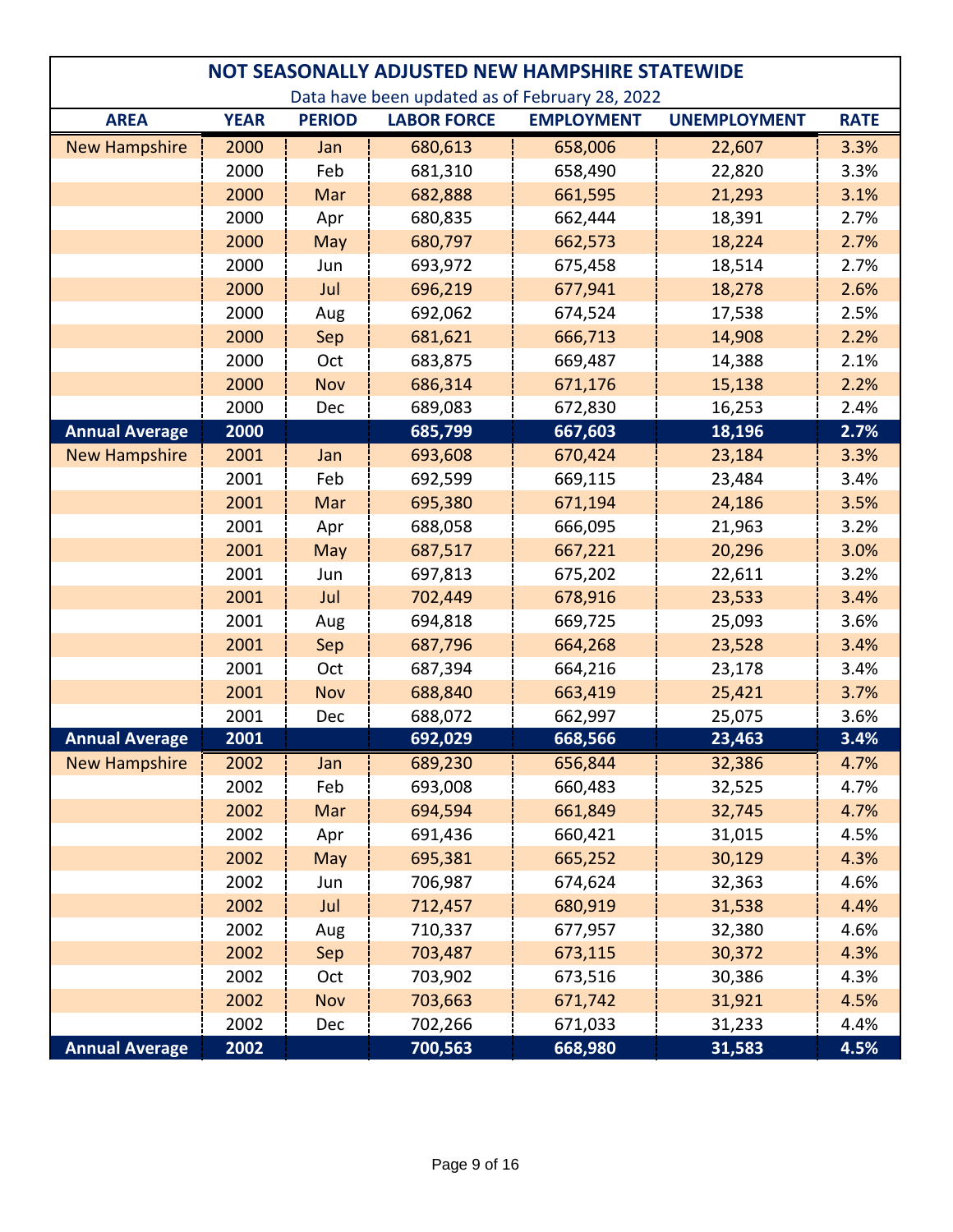|                                                | NOT SEASONALLY ADJUSTED NEW HAMPSHIRE STATEWIDE |               |                    |                   |                     |             |  |  |
|------------------------------------------------|-------------------------------------------------|---------------|--------------------|-------------------|---------------------|-------------|--|--|
| Data have been updated as of February 28, 2022 |                                                 |               |                    |                   |                     |             |  |  |
| <b>AREA</b>                                    | <b>YEAR</b>                                     | <b>PERIOD</b> | <b>LABOR FORCE</b> | <b>EMPLOYMENT</b> | <b>UNEMPLOYMENT</b> | <b>RATE</b> |  |  |
| <b>New Hampshire</b>                           | 2003                                            | Jan           | 704,877            | 668,967           | 35,910              | 5.1%        |  |  |
|                                                | 2003                                            | Feb           | 703,943            | 669,815           | 34,128              | 4.8%        |  |  |
|                                                | 2003                                            | Mar           | 706,845            | 672,868           | 33,977              | 4.8%        |  |  |
|                                                | 2003                                            | Apr           | 702,387            | 671,012           | 31,375              | 4.5%        |  |  |
|                                                | 2003                                            | May           | 702,064            | 672,135           | 29,929              | 4.3%        |  |  |
|                                                | 2003                                            | Jun           | 716,376            | 683,618           | 32,758              | 4.6%        |  |  |
|                                                | 2003                                            | Jul           | 721,003            | 688,668           | 32,335              | 4.5%        |  |  |
|                                                | 2003                                            | Aug           | 716,622            | 684,685           | 31,937              | 4.5%        |  |  |
|                                                | 2003                                            | Sep           | 705,664            | 675,387           | 30,277              | 4.3%        |  |  |
|                                                | 2003                                            | Oct           | 708,107            | 679,374           | 28,733              | 4.1%        |  |  |
|                                                | 2003                                            | <b>Nov</b>    | 711,298            | 681,560           | 29,738              | 4.2%        |  |  |
|                                                | 2003                                            | Dec           | 708,060            | 680,551           | 27,509              | 3.9%        |  |  |
| <b>Annual Average</b>                          | 2003                                            |               | 708,938            | 677,387           | 31,551              | 4.5%        |  |  |
| <b>New Hampshire</b>                           | 2004                                            | Jan           | 711,318            | 677,598           | 33,720              | 4.7%        |  |  |
|                                                | 2004                                            | Feb           | 708,976            | 676,293           | 32,683              | 4.6%        |  |  |
|                                                | 2004                                            | Mar           | 711,887            | 679,665           | 32,222              | 4.5%        |  |  |
|                                                | 2004                                            | Apr           | 707,241            | 679,415           | 27,826              | 3.9%        |  |  |
|                                                | 2004                                            | May           | 708,461            | 681,649           | 26,812              | 3.8%        |  |  |
|                                                | 2004                                            | Jun           | 721,383            | 693,353           | 28,030              | 3.9%        |  |  |
|                                                | 2004                                            | Jul           | 729,750            | 702,555           | 27,195              | 3.7%        |  |  |
|                                                | 2004                                            | Aug           | 725,144            | 699,579           | 25,565              | 3.5%        |  |  |
|                                                | 2004                                            | Sep           | 713,185            | 689,873           | 23,312              | 3.3%        |  |  |
|                                                | 2004                                            | Oct           | 715,027            | 692,636           | 22,391              | 3.1%        |  |  |
|                                                | 2004                                            | <b>Nov</b>    | 717,585            | 694,178           | 23,407              | 3.3%        |  |  |
|                                                | 2004                                            | Dec           | 715,979            | 692,460           | 23,519              | 3.3%        |  |  |
| <b>Annual Average</b>                          | 2004                                            |               | 715,495            | 688,271           | 27,224              | 3.8%        |  |  |
| <b>New Hampshire</b>                           | 2005                                            | Jan           | 719,050            | 689,656           | 29,394              | 4.1%        |  |  |
|                                                | 2005                                            | Feb           | 717,522            | 686,524           | 30,998              | 4.3%        |  |  |
|                                                | 2005                                            | Mar           | 720,265            | 691,393           | 28,872              | 4.0%        |  |  |
|                                                | 2005                                            | Apr           | 719,689            | 694,123           | 25,566              | 3.6%        |  |  |
|                                                | 2005                                            | May           | 721,861            | 696,593           | 25,268              | 3.5%        |  |  |
|                                                | 2005                                            | Jun           | 732,492            | 706,153           | 26,339              | 3.6%        |  |  |
|                                                | 2005                                            | Jul           | 739,451            | 713,410           | 26,041              | 3.5%        |  |  |
|                                                | 2005                                            | Aug           | 737,564            | 712,072           | 25,492              | 3.5%        |  |  |
|                                                | 2005                                            | Sep           | 725,703            | 700,036           | 25,667              | 3.5%        |  |  |
|                                                | 2005                                            | Oct           | 726,729            | 702,372           | 24,357              | 3.4%        |  |  |
|                                                | 2005                                            | Nov           | 727,635            | 702,151           | 25,484              | 3.5%        |  |  |
|                                                | 2005                                            | Dec           | 725,252            | 701,511           | 23,741              | 3.3%        |  |  |
| <b>Annual Average</b>                          | 2005                                            |               | 726,101            | 699,666           | 26,435              | 3.6%        |  |  |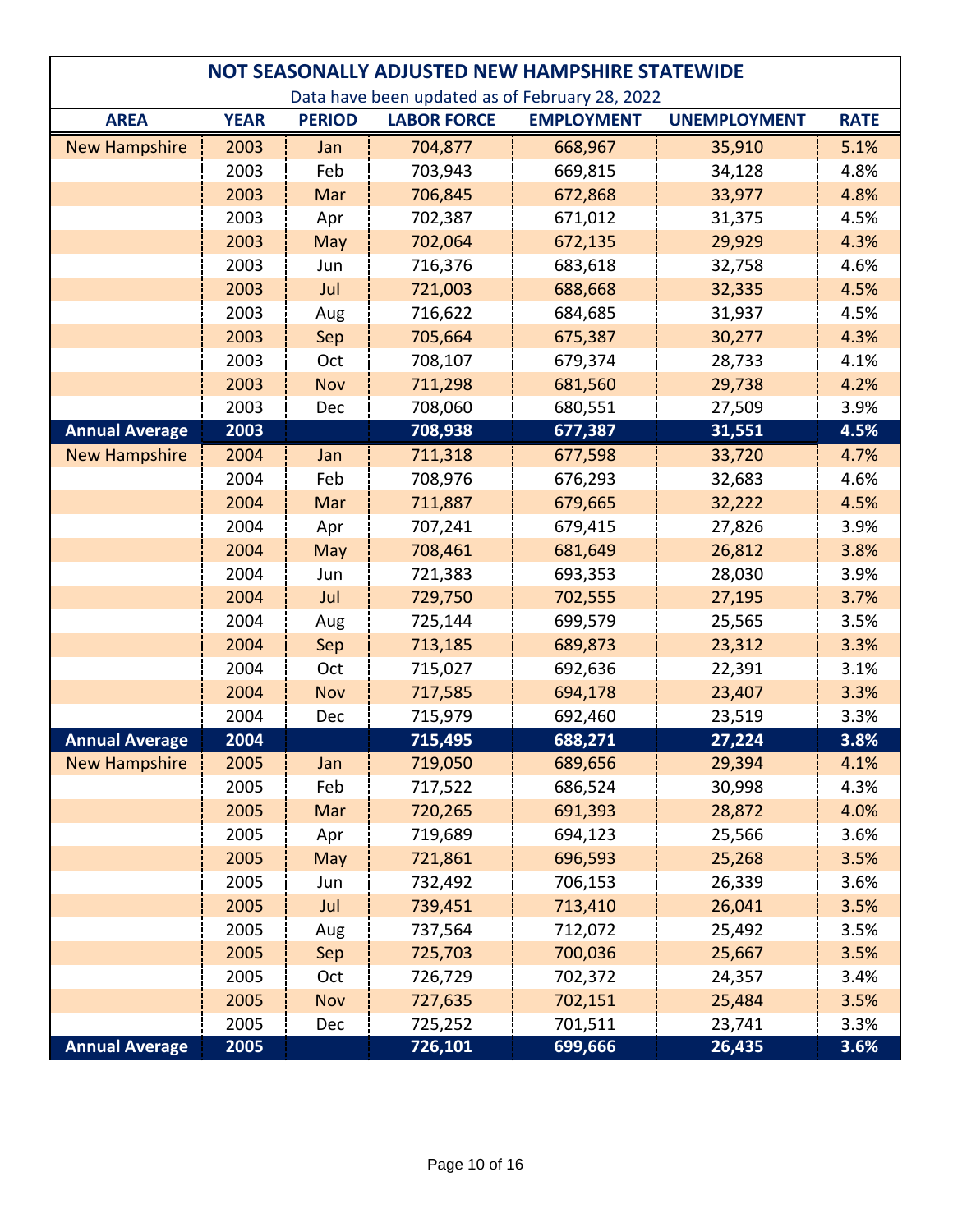| NOT SEASONALLY ADJUSTED NEW HAMPSHIRE STATEWIDE |             |               |                    |                                                |                     |             |  |  |
|-------------------------------------------------|-------------|---------------|--------------------|------------------------------------------------|---------------------|-------------|--|--|
|                                                 |             |               |                    | Data have been updated as of February 28, 2022 |                     |             |  |  |
| <b>AREA</b>                                     | <b>YEAR</b> | <b>PERIOD</b> | <b>LABOR FORCE</b> | <b>EMPLOYMENT</b>                              | <b>UNEMPLOYMENT</b> | <b>RATE</b> |  |  |
| <b>New Hampshire</b>                            | 2006        | Jan           | 724,775            | 696,722                                        | 28,053              | 3.9%        |  |  |
|                                                 | 2006        | Feb           | 724,304            | 695,234                                        | 29,070              | 4.0%        |  |  |
|                                                 | 2006        | Mar           | 727,046            | 699,848                                        | 27,198              | 3.7%        |  |  |
|                                                 | 2006        | Apr           | 723,202            | 698,409                                        | 24,793              | 3.4%        |  |  |
|                                                 | 2006        | May           | 724,644            | 700,843                                        | 23,801              | 3.3%        |  |  |
|                                                 | 2006        | Jun           | 739,873            | 714,526                                        | 25,347              | 3.4%        |  |  |
|                                                 | 2006        | Jul           | 746,551            | 720,011                                        | 26,540              | 3.6%        |  |  |
|                                                 | 2006        | Aug           | 741,951            | 716,156                                        | 25,795              | 3.5%        |  |  |
|                                                 | 2006        | Sep           | 731,032            | 706,878                                        | 24,154              | 3.3%        |  |  |
|                                                 | 2006        | Oct           | 734,278            | 711,272                                        | 23,006              | 3.1%        |  |  |
|                                                 | 2006        | <b>Nov</b>    | 736,098            | 710,470                                        | 25,628              | 3.5%        |  |  |
|                                                 | 2006        | Dec           | 734,849            | 709,488                                        | 25,361              | 3.5%        |  |  |
| <b>Annual Average</b>                           | 2006        |               | 732,384            | 706,655                                        | 25,729              | 3.5%        |  |  |
| <b>New Hampshire</b>                            | 2007        | Jan           | 735,033            | 703,064                                        | 31,969              | 4.3%        |  |  |
|                                                 | 2007        | Feb           | 734,865            | 703,343                                        | 31,522              | 4.3%        |  |  |
|                                                 | 2007        | Mar           | 737,075            | 707,818                                        | 29,257              | 4.0%        |  |  |
|                                                 | 2007        | Apr           | 729,455            | 702,267                                        | 27,188              | 3.7%        |  |  |
|                                                 | 2007        | May           | 732,146            | 707,010                                        | 25,136              | 3.4%        |  |  |
|                                                 | 2007        | Jun           | 745,936            | 719,711                                        | 26,225              | 3.5%        |  |  |
|                                                 | 2007        | Jul           | 752,244            | 726,524                                        | 25,720              | 3.4%        |  |  |
|                                                 | 2007        | Aug           | 744,384            | 720,423                                        | 23,961              | 3.2%        |  |  |
|                                                 | 2007        | Sep           | 734,975            | 712,360                                        | 22,615              | 3.1%        |  |  |
|                                                 | 2007        | Oct           | 734,286            | 713,169                                        | 21,117              | 2.9%        |  |  |
|                                                 | 2007        | <b>Nov</b>    | 738,119            | 715,482                                        | 22,637              | 3.1%        |  |  |
|                                                 | 2007        | Dec           | 736,621            | 713,109                                        | 23,512              | 3.2%        |  |  |
| <b>Annual Average</b>                           | 2007        |               | 737,928            | 712,023                                        | 25,905              | 3.5%        |  |  |
| <b>New Hampshire</b>                            | 2008        | Jan           | 740,242            | 711,376                                        | 28,866              | 3.9%        |  |  |
|                                                 | 2008        | Feb           | 736,266            | 706,863                                        | 29,403              | 4.0%        |  |  |
|                                                 | 2008        | Mar           | 739,615            | 710,976                                        | 28,639              | 3.9%        |  |  |
|                                                 | 2008        | Apr           | 737,377            | 712,255                                        | 25,122              | 3.4%        |  |  |
|                                                 | 2008        | May           | 739,053            | 713,515                                        | 25,538              | 3.5%        |  |  |
|                                                 | 2008        | Jun           | 752,157            | 725,403                                        | 26,754              | 3.6%        |  |  |
|                                                 | 2008        | Jul           | 757,615            | 730,131                                        | 27,484              | 3.6%        |  |  |
|                                                 | 2008        | Aug           | 753,321            | 724,790                                        | 28,531              | 3.8%        |  |  |
|                                                 | 2008        | Sep           | 741,337            | 714,505                                        | 26,832              | 3.6%        |  |  |
|                                                 | 2008        | Oct           | 740,445            | 714,068                                        | 26,377              | 3.6%        |  |  |
|                                                 | 2008        | Nov           | 739,914            | 711,251                                        | 28,663              | 3.9%        |  |  |
|                                                 | 2008        | Dec           | 737,236            | 705,781                                        | 31,455              | 4.3%        |  |  |
| <b>Annual Average</b>                           | 2008        |               | 742,881            | 715,076                                        | 27,805              | 3.7%        |  |  |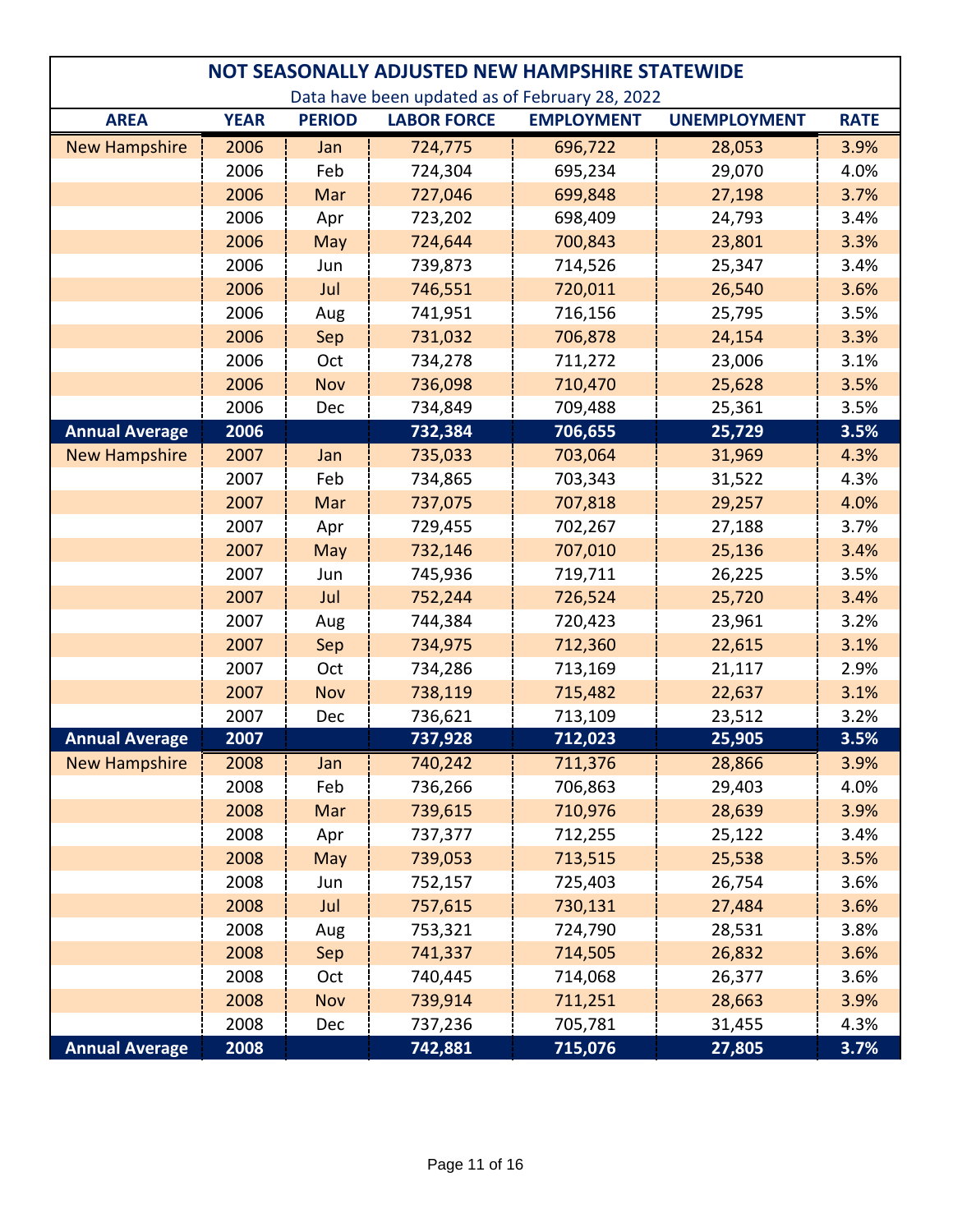| NOT SEASONALLY ADJUSTED NEW HAMPSHIRE STATEWIDE |             |               |                    |                   |                     |             |  |  |
|-------------------------------------------------|-------------|---------------|--------------------|-------------------|---------------------|-------------|--|--|
| Data have been updated as of February 28, 2022  |             |               |                    |                   |                     |             |  |  |
| <b>AREA</b>                                     | <b>YEAR</b> | <b>PERIOD</b> | <b>LABOR FORCE</b> | <b>EMPLOYMENT</b> | <b>UNEMPLOYMENT</b> | <b>RATE</b> |  |  |
| <b>New Hampshire</b>                            | 2009        | Jan           | 740,364            | 698,754           | 41,610              | 5.6%        |  |  |
|                                                 | 2009        | Feb           | 738,079            | 693,226           | 44,853              | 6.1%        |  |  |
|                                                 | 2009        | Mar           | 739,852            | 693,692           | 46,160              | 6.2%        |  |  |
|                                                 | 2009        | Apr           | 736,721            | 693,402           | 43,319              | 5.9%        |  |  |
|                                                 | 2009        | May           | 736,696            | 692,643           | 44,053              | 6.0%        |  |  |
|                                                 | 2009        | Jun           | 747,634            | 700,964           | 46,670              | 6.2%        |  |  |
|                                                 | 2009        | Jul           | 753,941            | 707,097           | 46,844              | 6.2%        |  |  |
|                                                 | 2009        | Aug           | 747,295            | 700,224           | 47,071              | 6.3%        |  |  |
|                                                 | 2009        | Sep           | 733,631            | 687,078           | 46,553              | 6.3%        |  |  |
|                                                 | 2009        | Oct           | 734,445            | 689,287           | 45,158              | 6.1%        |  |  |
|                                                 | 2009        | <b>Nov</b>    | 736,899            | 690,925           | 45,974              | 6.2%        |  |  |
|                                                 | 2009        | Dec           | 732,067            | 685,048           | 47,019              | 6.4%        |  |  |
| <b>Annual Average</b>                           | 2009        |               | 739,802            | 694,362           | 45,440              | 6.1%        |  |  |
| <b>New Hampshire</b>                            | 2010        | Jan           | 735,969            | 681,325           | 54,644              | 7.4%        |  |  |
|                                                 | 2010        | Feb           | 736,894            | 682,812           | 54,082              | 7.3%        |  |  |
|                                                 | 2010        | Mar           | 739,688            | 687,971           | 51,717              | 7.0%        |  |  |
|                                                 | 2010        | Apr           | 736,831            | 691,215           | 45,616              | 6.2%        |  |  |
|                                                 | 2010        | May           | 735,959            | 692,694           | 43,265              | 5.9%        |  |  |
|                                                 | 2010        | Jun           | 746,652            | 703,298           | 43,354              | 5.8%        |  |  |
|                                                 | 2010        | Jul           | 751,512            | 707,164           | 44,348              | 5.9%        |  |  |
|                                                 | 2010        | Aug           | 748,215            | 704,900           | 43,315              | 5.8%        |  |  |
|                                                 | 2010        | Sep           | 737,841            | 697,365           | 40,476              | 5.5%        |  |  |
|                                                 | 2010        | Oct           | 734,684            | 695,354           | 39,330              | 5.4%        |  |  |
|                                                 | 2010        | Nov           | 735,011            | 693,234           | 41,777              | 5.7%        |  |  |
|                                                 | 2010        | Dec           | 732,826            | 692,249           | 40,577              | 5.5%        |  |  |
| <b>Annual Average</b>                           | 2010        |               | 739,340            | 694,132           | 45,208              | 6.1%        |  |  |
| <b>New Hampshire</b>                            | 2011        | Jan           | 734,103            | 688,204           | 45,899              | 6.3%        |  |  |
|                                                 | 2011        | Feb           | 732,907            | 688,555           | 44,352              | 6.1%        |  |  |
|                                                 | 2011        | Mar           | 735,047            | 693,282           | 41,765              | 5.7%        |  |  |
|                                                 | 2011        | Apr           | 731,214            | 692,844           | 38,370              | 5.2%        |  |  |
|                                                 | 2011        | May           | 731,511            | 692,850           | 38,661              | 5.3%        |  |  |
|                                                 | 2011        | Jun           | 743,120            | 701,944           | 41,176              | 5.5%        |  |  |
|                                                 | 2011        | Jul           | 745,017            | 703,727           | 41,290              | 5.5%        |  |  |
|                                                 | 2011        | Aug           | 744,028            | 703,439           | 40,589              | 5.5%        |  |  |
|                                                 | 2011        | Sep           | 734,944            | 695,846           | 39,098              | 5.3%        |  |  |
|                                                 | 2011        | Oct           | 736,118            | 698,866           | 37,252              | 5.1%        |  |  |
|                                                 | 2011        | Nov           | 737,596            | 700,684           | 36,912              | 5.0%        |  |  |
|                                                 | 2011        | Dec           | 735,813            | 698,854           | 36,959              | 5.0%        |  |  |
| <b>Annual Average</b>                           | 2011        |               | 736,785            | 696,591           | 40,194              | 5.5%        |  |  |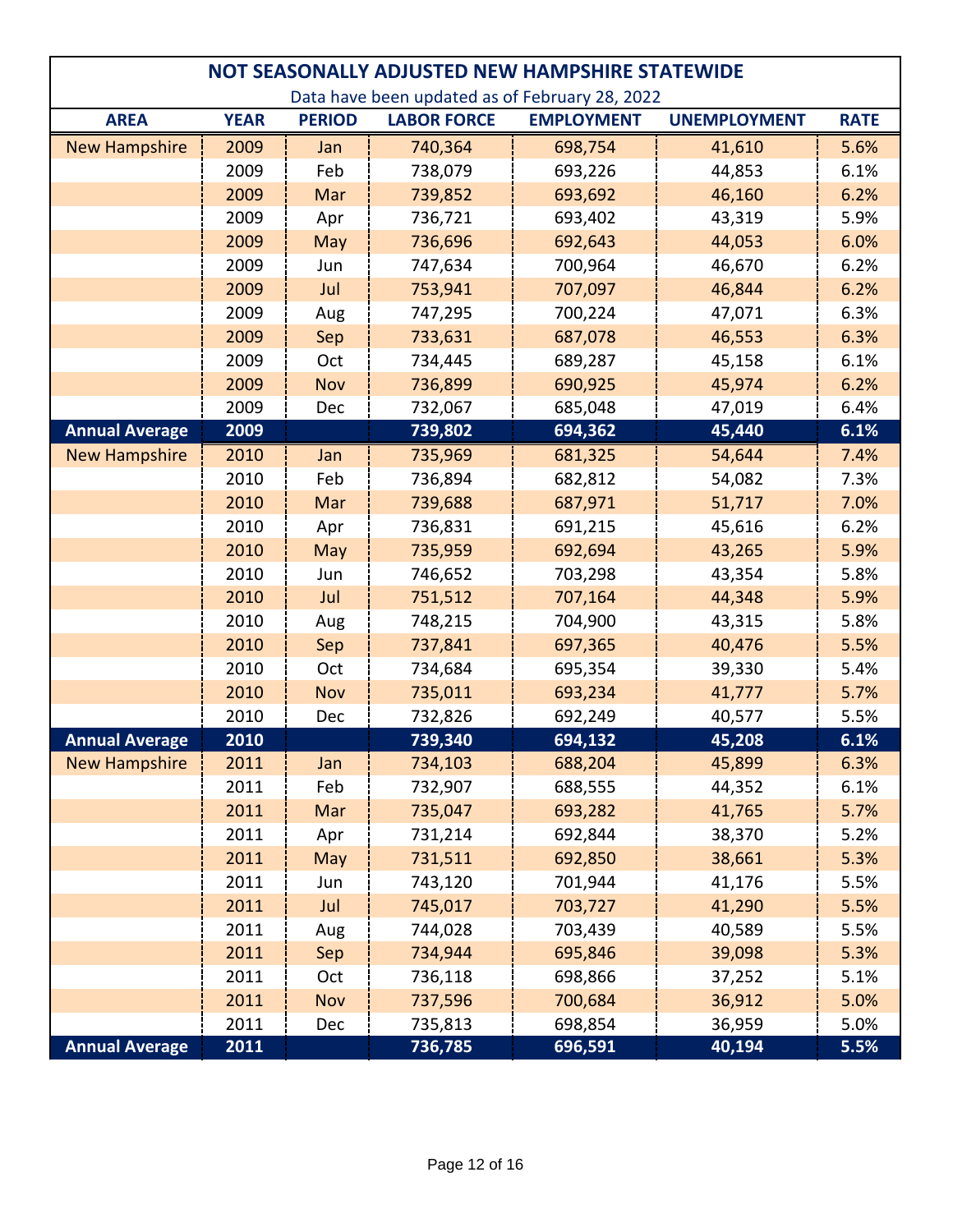| NOT SEASONALLY ADJUSTED NEW HAMPSHIRE STATEWIDE |             |               |                    |                   |                     |             |
|-------------------------------------------------|-------------|---------------|--------------------|-------------------|---------------------|-------------|
| Data have been updated as of February 28, 2022  |             |               |                    |                   |                     |             |
| <b>AREA</b>                                     | <b>YEAR</b> | <b>PERIOD</b> | <b>LABOR FORCE</b> | <b>EMPLOYMENT</b> | <b>UNEMPLOYMENT</b> | <b>RATE</b> |
| <b>New Hampshire</b>                            | 2012        | Jan           | 735,504            | 693,073           | 42,431              | 5.8%        |
|                                                 | 2012        | Feb           | 735,172            | 692,067           | 43,105              | 5.9%        |
|                                                 | 2012        | Mar           | 737,101            | 696,011           | 41,090              | 5.6%        |
|                                                 | 2012        | Apr           | 732,676            | 695,818           | 36,858              | 5.0%        |
|                                                 | 2012        | May           | 736,579            | 698,164           | 38,415              | 5.2%        |
|                                                 | 2012        | Jun           | 749,449            | 707,767           | 41,682              | 5.6%        |
|                                                 | 2012        | Jul           | 751,756            | 708,704           | 43,052              | 5.7%        |
|                                                 | 2012        | Aug           | 747,185            | 705,453           | 41,732              | 5.6%        |
|                                                 | 2012        | Sep           | 739,522            | 701,002           | 38,520              | 5.2%        |
|                                                 | 2012        | Oct           | 742,684            | 704,114           | 38,570              | 5.2%        |
|                                                 | 2012        | <b>Nov</b>    | 740,713            | 702,058           | 38,655              | 5.2%        |
|                                                 | 2012        | Dec           | 741,209            | 701,139           | 40,070              | 5.4%        |
| <b>Annual Average</b>                           | 2012        |               | 740,796            | 700,448           | 40,348              | 5.4%        |
| <b>New Hampshire</b>                            | 2013        | Jan           | 742,947            | 696,083           | 46,864              | 6.3%        |
|                                                 | 2013        | Feb           | 741,069            | 696,472           | 44,597              | 6.0%        |
|                                                 | 2013        | Mar           | 740,985            | 698,729           | 42,256              | 5.7%        |
|                                                 | 2013        | Apr           | 738,033            | 700,018           | 38,015              | 5.2%        |
|                                                 | 2013        | May           | 740,877            | 703,307           | 37,570              | 5.1%        |
|                                                 | 2013        | Jun           | 750,857            | 711,446           | 39,411              | 5.2%        |
|                                                 | 2013        | Jul           | 755,028            | 715,691           | 39,337              | 5.2%        |
|                                                 | 2013        | Aug           | 751,659            | 713,832           | 37,827              | 5.0%        |
|                                                 | 2013        | Sep           | 741,176            | 704,365           | 36,811              | 5.0%        |
|                                                 | 2013        | Oct           | 737,191            | 700,862           | 36,329              | 4.9%        |
|                                                 | 2013        | <b>Nov</b>    | 739,207            | 703,868           | 35,339              | 4.8%        |
|                                                 | 2013        | Dec           | 737,409            | 703,607           | 33,802              | 4.6%        |
| <b>Annual Average</b>                           | 2013        |               | 743,036            | 704,023           | 39,013              | 5.3%        |
| <b>New Hampshire</b>                            | 2014        | Jan           | 740,672            | 702,583           | 38,089              | 5.1%        |
|                                                 | 2014        | Feb           | 740,759            | 702,183           | 38,576              | 5.2%        |
|                                                 | 2014        | Mar           | 743,673            | 706,541           | 37,132              | 5.0%        |
|                                                 | 2014        | Apr           | 737,092            | 705,496           | 31,596              | 4.3%        |
|                                                 | 2014        | May           | 737,990            | 706,507           | 31,483              | 4.3%        |
|                                                 | 2014        | Jun           | 750,548            | 719,008           | 31,540              | 4.2%        |
|                                                 | 2014        | Jul           | 755,465            | 722,795           | 32,670              | 4.3%        |
|                                                 | 2014        | Aug           | 748,224            | 716,302           | 31,922              | 4.3%        |
|                                                 | 2014        | Sep           | 739,514            | 710,826           | 28,688              | 3.9%        |
|                                                 | 2014        | Oct           | 744,270            | 717,280           | 26,990              | 3.6%        |
|                                                 | 2014        | Nov           | 745,095            | 716,713           | 28,382              | 3.8%        |
|                                                 | 2014        | Dec           | 741,775            | 714,648           | 27,127              | 3.7%        |
| <b>Annual Average</b>                           | 2014        |               | 743,756            | 711,740           | 32,016              | 4.3%        |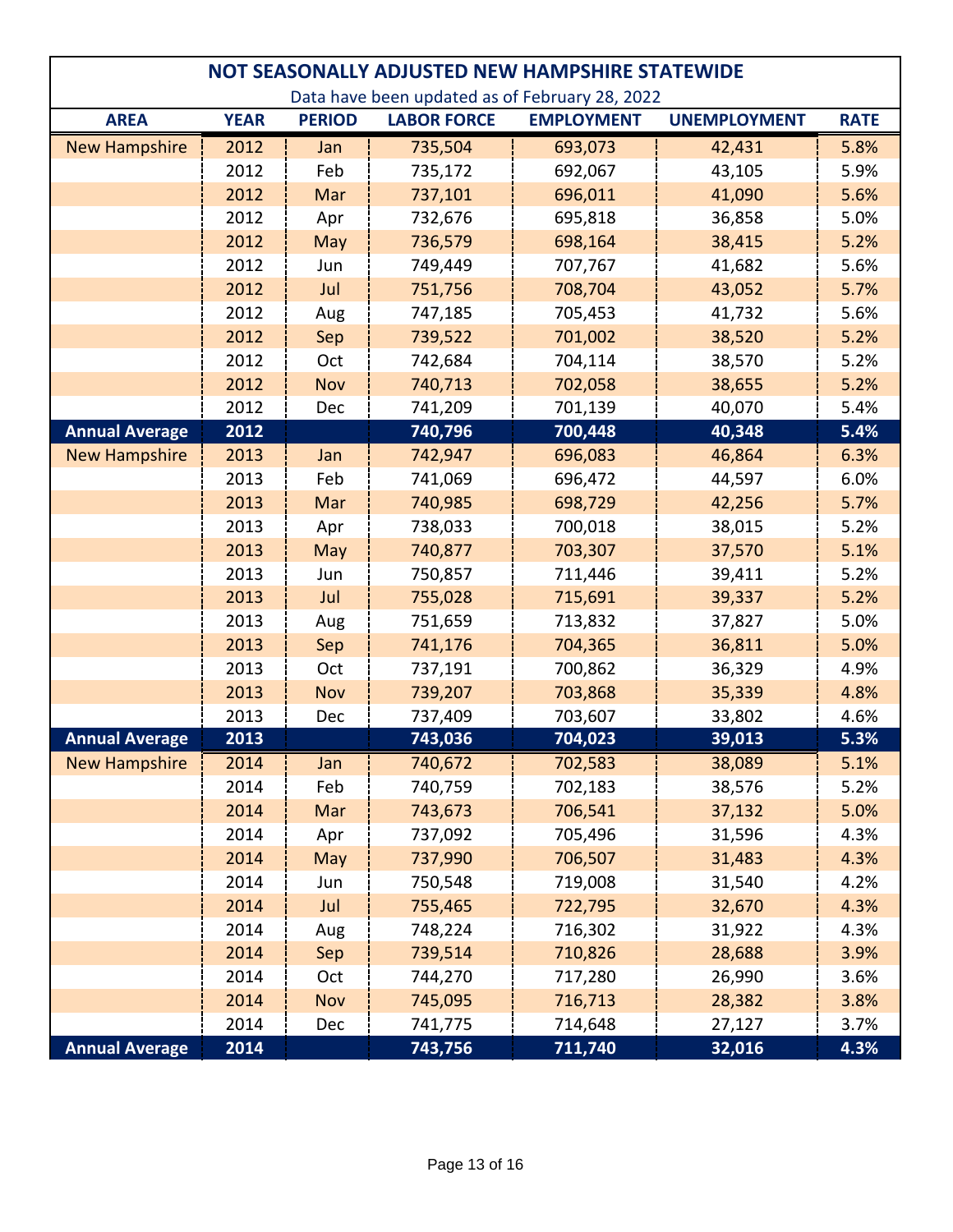| NOT SEASONALLY ADJUSTED NEW HAMPSHIRE STATEWIDE |             |               |                    |                   |                     |             |  |
|-------------------------------------------------|-------------|---------------|--------------------|-------------------|---------------------|-------------|--|
| Data have been updated as of February 28, 2022  |             |               |                    |                   |                     |             |  |
| <b>AREA</b>                                     | <b>YEAR</b> | <b>PERIOD</b> | <b>LABOR FORCE</b> | <b>EMPLOYMENT</b> | <b>UNEMPLOYMENT</b> | <b>RATE</b> |  |
| <b>New Hampshire</b>                            | 2015        | Jan           | 747,511            | 714,563           | 32,948              | 4.4%        |  |
|                                                 | 2015        | Feb           | 748,983            | 717,006           | 31,977              | 4.3%        |  |
|                                                 | 2015        | Mar           | 748,731            | 718,994           | 29,737              | 4.0%        |  |
|                                                 | 2015        | Apr           | 742,801            | 716,461           | 26,340              | 3.5%        |  |
|                                                 | 2015        | May           | 744,783            | 718,728           | 26,055              | 3.5%        |  |
|                                                 | 2015        | Jun           | 753,053            | 727,453           | 25,600              | 3.4%        |  |
|                                                 | 2015        | Jul           | 754,748            | 729,188           | 25,560              | 3.4%        |  |
|                                                 | 2015        | Aug           | 749,546            | 726,309           | 23,237              | 3.1%        |  |
|                                                 | 2015        | Sep           | 737,712            | 716,294           | 21,418              | 2.9%        |  |
|                                                 | 2015        | Oct           | 741,398            | 720,295           | 21,103              | 2.8%        |  |
|                                                 | 2015        | <b>Nov</b>    | 743,371            | 721,762           | 21,609              | 2.9%        |  |
|                                                 | 2015        | Dec           | 743,166            | 722,930           | 20,236              | 2.7%        |  |
| <b>Annual Average</b>                           | 2015        |               | 746,317            | 720,832           | 25,485              | 3.4%        |  |
| <b>New Hampshire</b>                            | 2016        | Jan           | 746,786            | 722,321           | 24,465              | 3.3%        |  |
|                                                 | 2016        | Feb           | 751,389            | 726,657           | 24,732              | 3.3%        |  |
|                                                 | 2016        | Mar           | 753,182            | 728,978           | 24,204              | 3.2%        |  |
|                                                 | 2016        | Apr           | 749,872            | 728,407           | 21,465              | 2.9%        |  |
|                                                 | 2016        | May           | 748,120            | 728,073           | 20,047              | 2.7%        |  |
|                                                 | 2016        | Jun           | 760,497            | 738,781           | 21,716              | 2.9%        |  |
|                                                 | 2016        | Jul           | 764,254            | 742,137           | 22,117              | 2.9%        |  |
|                                                 | 2016        | Aug           | 758,601            | 737,120           | 21,481              | 2.8%        |  |
|                                                 | 2016        | Sep           | 749,399            | 729,702           | 19,697              | 2.6%        |  |
|                                                 | 2016        | Oct           | 749,325            | 730,782           | 18,543              | 2.5%        |  |
|                                                 | 2016        | <b>Nov</b>    | 750,598            | 731,228           | 19,370              | 2.6%        |  |
|                                                 | 2016        | Dec           | 747,712            | 727,841           | 19,871              | 2.7%        |  |
| <b>Annual Average</b>                           | 2016        |               | 752,478            | 731,002           | 21,476              | 2.9%        |  |
| <b>New Hampshire</b>                            | 2017        | Jan           | 754,330            | 728,480           | 25,850              | 3.4%        |  |
|                                                 | 2017        | Feb           | 756,578            | 730,435           | 26,143              | 3.5%        |  |
|                                                 | 2017        | Mar           | 759,297            | 735,472           | 23,825              | 3.1%        |  |
|                                                 | 2017        | Apr           | 755,382            | 734,618           | 20,764              | 2.7%        |  |
|                                                 | 2017        | May           | 753,563            | 733,608           | 19,955              | 2.6%        |  |
|                                                 | 2017        | Jun           | 763,761            | 743,313           | 20,448              | 2.7%        |  |
|                                                 | 2017        | Jul           | 768,850            | 748,022           | 20,828              | 2.7%        |  |
|                                                 | 2017        | Aug           | 763,338            | 742,187           | 21,151              | 2.8%        |  |
|                                                 | 2017        | Sep           | 757,557            | 737,573           | 19,984              | 2.6%        |  |
|                                                 | 2017        | Oct           | 754,450            | 736,423           | 18,027              | 2.4%        |  |
|                                                 | 2017        | Nov           | 756,088            | 737,015           | 19,073              | 2.5%        |  |
|                                                 | 2017        | Dec           | 754,404            | 735,868           | 18,536              | 2.5%        |  |
| <b>Annual Average</b>                           | 2017        |               | 758,133            | 736,918           | 21,215              | 2.8%        |  |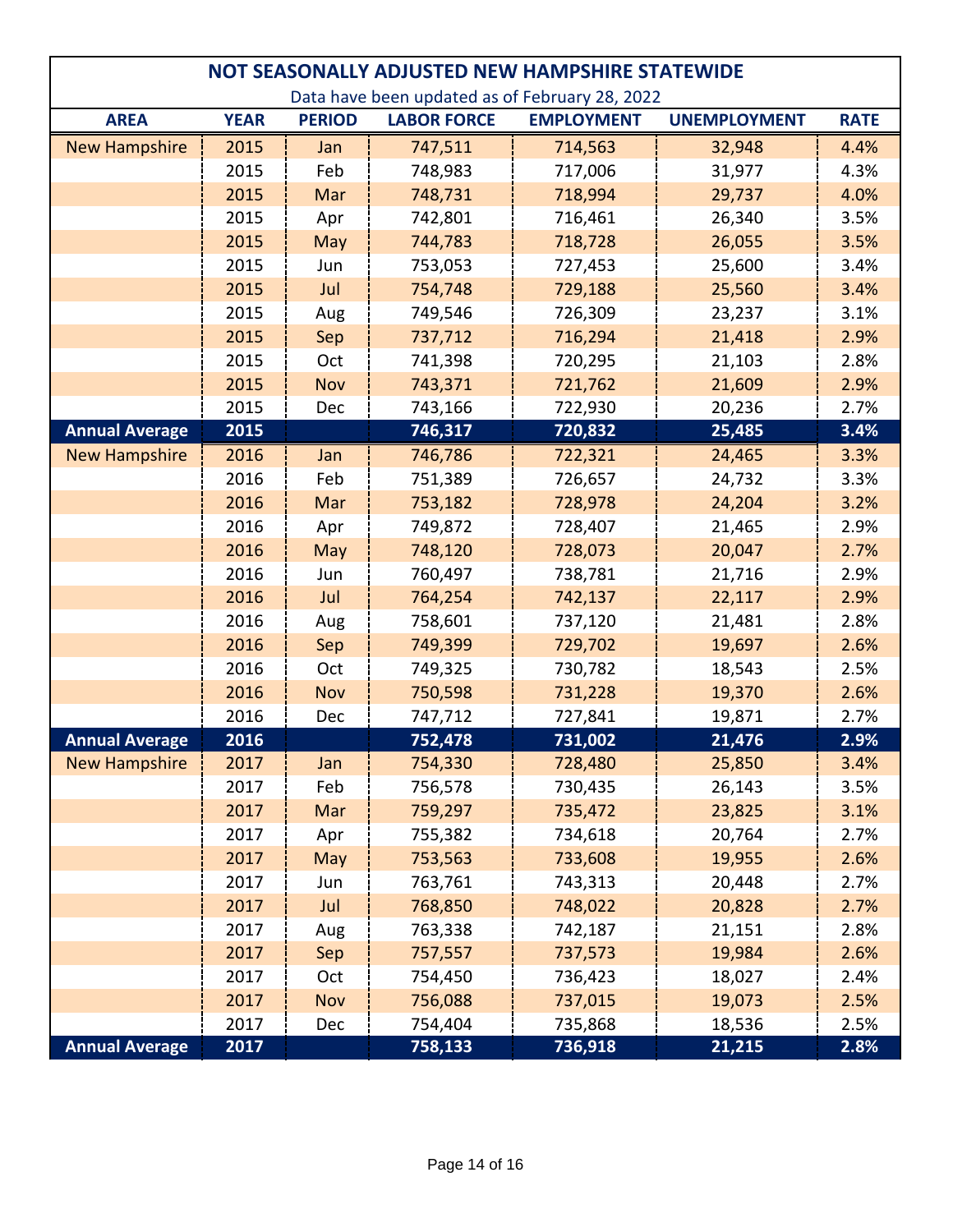| NOT SEASONALLY ADJUSTED NEW HAMPSHIRE STATEWIDE |             |               |                    |                   |                     |             |  |
|-------------------------------------------------|-------------|---------------|--------------------|-------------------|---------------------|-------------|--|
| Data have been updated as of February 28, 2022  |             |               |                    |                   |                     |             |  |
| <b>AREA</b>                                     | <b>YEAR</b> | <b>PERIOD</b> | <b>LABOR FORCE</b> | <b>EMPLOYMENT</b> | <b>UNEMPLOYMENT</b> | <b>RATE</b> |  |
| <b>New Hampshire</b>                            | 2018        | Jan           | 759,320            | 734,326           | 24,994              | 3.3%        |  |
|                                                 | 2018        | Feb           | 764,735            | 739,968           | 24,767              | 3.2%        |  |
|                                                 | 2018        | Mar           | 766,248            | 742,550           | 23,698              | 3.1%        |  |
|                                                 | 2018        | Apr           | 762,226            | 741,353           | 20,873              | 2.7%        |  |
|                                                 | 2018        | May           | 763,108            | 744,211           | 18,897              | 2.5%        |  |
|                                                 | 2018        | Jun           | 775,108            | 754,246           | 20,862              | 2.7%        |  |
|                                                 | 2018        | Jul           | 781,239            | 760,696           | 20,543              | 2.6%        |  |
|                                                 | 2018        | Aug           | 773,304            | 753,957           | 19,347              | 2.5%        |  |
|                                                 | 2018        | Sep           | 763,718            | 746,668           | 17,050              | 2.2%        |  |
|                                                 | 2018        | Oct           | 765,072            | 748,874           | 16,198              | 2.1%        |  |
|                                                 | 2018        | <b>Nov</b>    | 768,823            | 751,507           | 17,316              | 2.3%        |  |
|                                                 | 2018        | Dec           | 768,643            | 750,622           | 18,021              | 2.3%        |  |
| <b>Annual Average</b>                           | 2018        |               | 767,629            | 747,415           | 20,214              | 2.6%        |  |
| <b>New Hampshire</b>                            | 2019        | Jan           | 772,967            | 748,014           | 24,953              | 3.2%        |  |
|                                                 | 2019        | Feb           | 774,135            | 750,468           | 23,667              | 3.1%        |  |
|                                                 | 2019        | Mar           | 774,034            | 751,078           | 22,956              | 3.0%        |  |
|                                                 | 2019        | Apr           | 767,926            | 748,637           | 19,289              | 2.5%        |  |
|                                                 | 2019        | May           | 769,141            | 750,437           | 18,704              | 2.4%        |  |
|                                                 | 2019        | Jun           | 779,616            | 759,780           | 19,836              | 2.5%        |  |
|                                                 | 2019        | Jul           | 786,572            | 766,093           | 20,479              | 2.6%        |  |
|                                                 | 2019        | Aug           | 784,276            | 764,048           | 20,228              | 2.6%        |  |
|                                                 | 2019        | Sep           | 776,091            | 757,803           | 18,288              | 2.4%        |  |
|                                                 | 2019        | Oct           | 777,673            | 759,876           | 17,797              | 2.3%        |  |
|                                                 | 2019        | Nov           | 777,823            | 759,745           | 18,078              | 2.3%        |  |
|                                                 | 2019        | Dec           | 777,393            | 759,225           | 18,168              | 2.3%        |  |
| <b>Annual Average</b>                           | 2019        |               | 776,471            | 756,267           | 20,204              | 2.6%        |  |
| <b>New Hampshire</b>                            | 2020        | Jan           | 777,672            | 753,286           | 24,386              | 3.1%        |  |
|                                                 | 2020        | Feb           | 777,514            | 753,985           | 23,529              | 3.0%        |  |
|                                                 | 2020        | Mar           | 769,488            | 742,680           | 26,808              | 3.5%        |  |
|                                                 | 2020        | Apr           | 736,472            | 617,337           | 119,135             | 16.2%       |  |
|                                                 | 2020        | May           | 742,472            | 652,753           | 89,719              | 12.1%       |  |
|                                                 | 2020        | Jun           | 759,700            | 687,389           | 72,311              | 9.5%        |  |
|                                                 | 2020        | Jul           | 765,620            | 701,662           | 63,958              | 8.4%        |  |
|                                                 | 2020        | Aug           | 766,620            | 717,072           | 49,548              | 6.5%        |  |
|                                                 | 2020        | Sep           | 756,068            | 712,044           | 44,024              | 5.8%        |  |
|                                                 | 2020        | Oct           | 758,269            | 722,874           | 35,395              | 4.7%        |  |
|                                                 | 2020        | Nov           | 756,143            | 722,893           | 33,250              | 4.4%        |  |
|                                                 | 2020        | Dec           | 751,192            | 718,813           | 32,379              | 4.3%        |  |
| <b>Annual Average</b>                           | 2020        |               | 759,770            | 708,566           | 51,204              | 6.7%        |  |